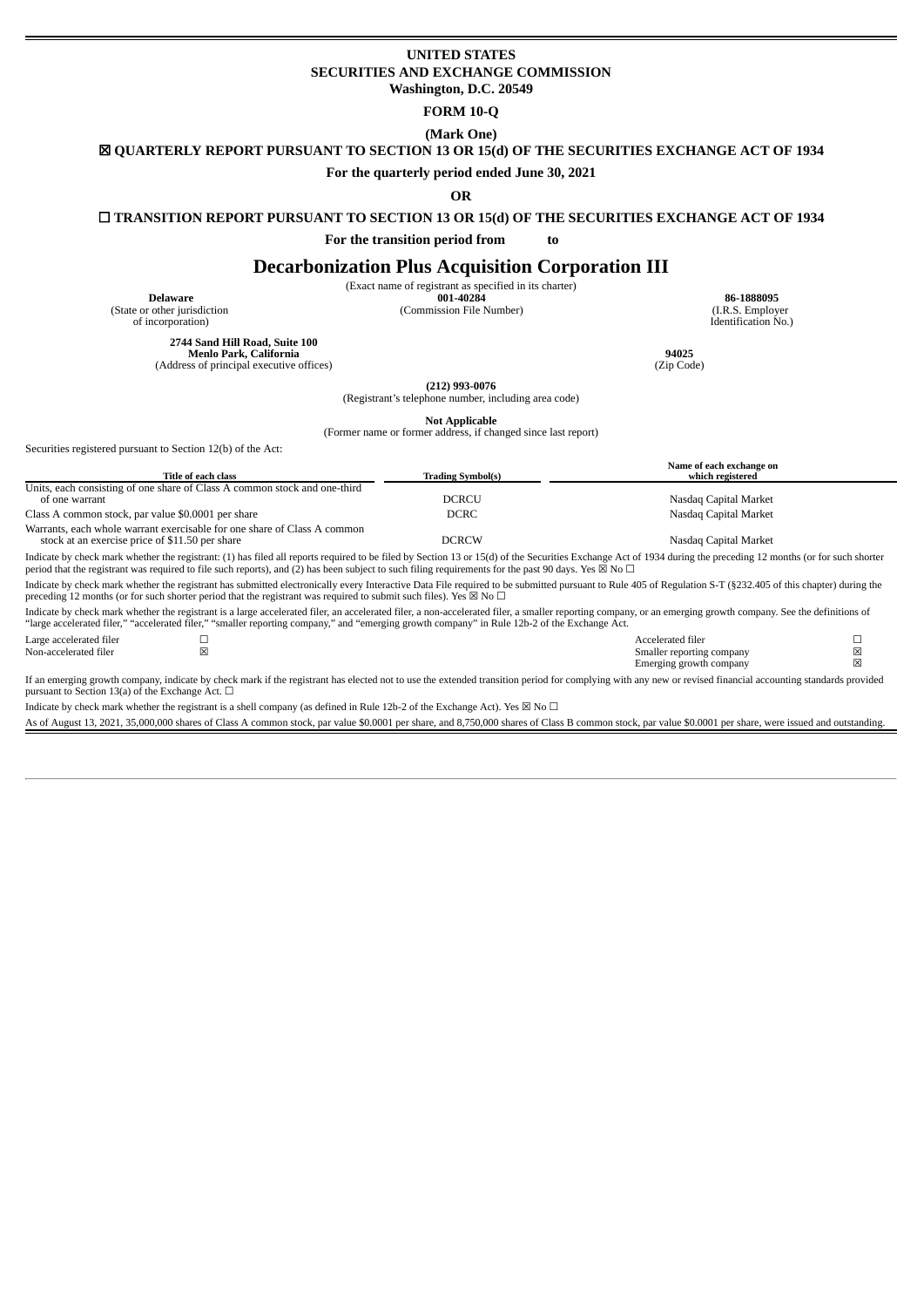## **DECARBONIZATION PLUS ACQUISITION CORPORATION III Quarterly Report on Form 10-Q**

## **Table of Contents**

|                  |                                                                                                                          | Page No.       |
|------------------|--------------------------------------------------------------------------------------------------------------------------|----------------|
|                  | <b>PART I - FINANCIAL INFORMATION</b>                                                                                    |                |
| Item 1.          | <b>Financial Statements</b>                                                                                              | $\overline{2}$ |
|                  | <b>Unaudited Balance Sheet</b>                                                                                           | 2              |
|                  | <b>Unaudited Statements of Operations</b>                                                                                | 3              |
|                  | Unaudited Statement of Changes in Stockholders' Equity for the period from January 29, 2021 (inception) to June 30, 2021 | 4              |
|                  | Unaudited Statement of Cash Flows for the period from January 29, 2021 (inception) to June 30, 2021                      | 5              |
| Item 2.          | <b>Management's Discussion and Analysis of Financial Condition and Results of Operations</b>                             | 20             |
| Item 3.          | Quantitative and Qualitative Disclosures About Market Risk                                                               | 24             |
| Item 4.          | <b>Controls and Procedures</b>                                                                                           | 25             |
|                  | <b>PART II - OTHER INFORMATION</b>                                                                                       |                |
| Item 1.          | <b>Legal Proceedings</b>                                                                                                 | 26             |
| Item 1A.         | <b>Risk Factors</b>                                                                                                      | 26             |
| Item 2.          | <b>Unregistered Sales of Equity Securities and Use of Proceeds</b>                                                       | 26             |
| Item 3.          | Defaults Upon Senior Securities                                                                                          | 26             |
| Item 4.          | <b>Mine Safety Disclosures</b>                                                                                           | 26             |
| Item 5.          | <b>Other Information</b>                                                                                                 | 26             |
| Item 6.          | Exhibits.                                                                                                                | 27             |
| <b>SIGNATURE</b> |                                                                                                                          | 28             |
|                  |                                                                                                                          |                |

i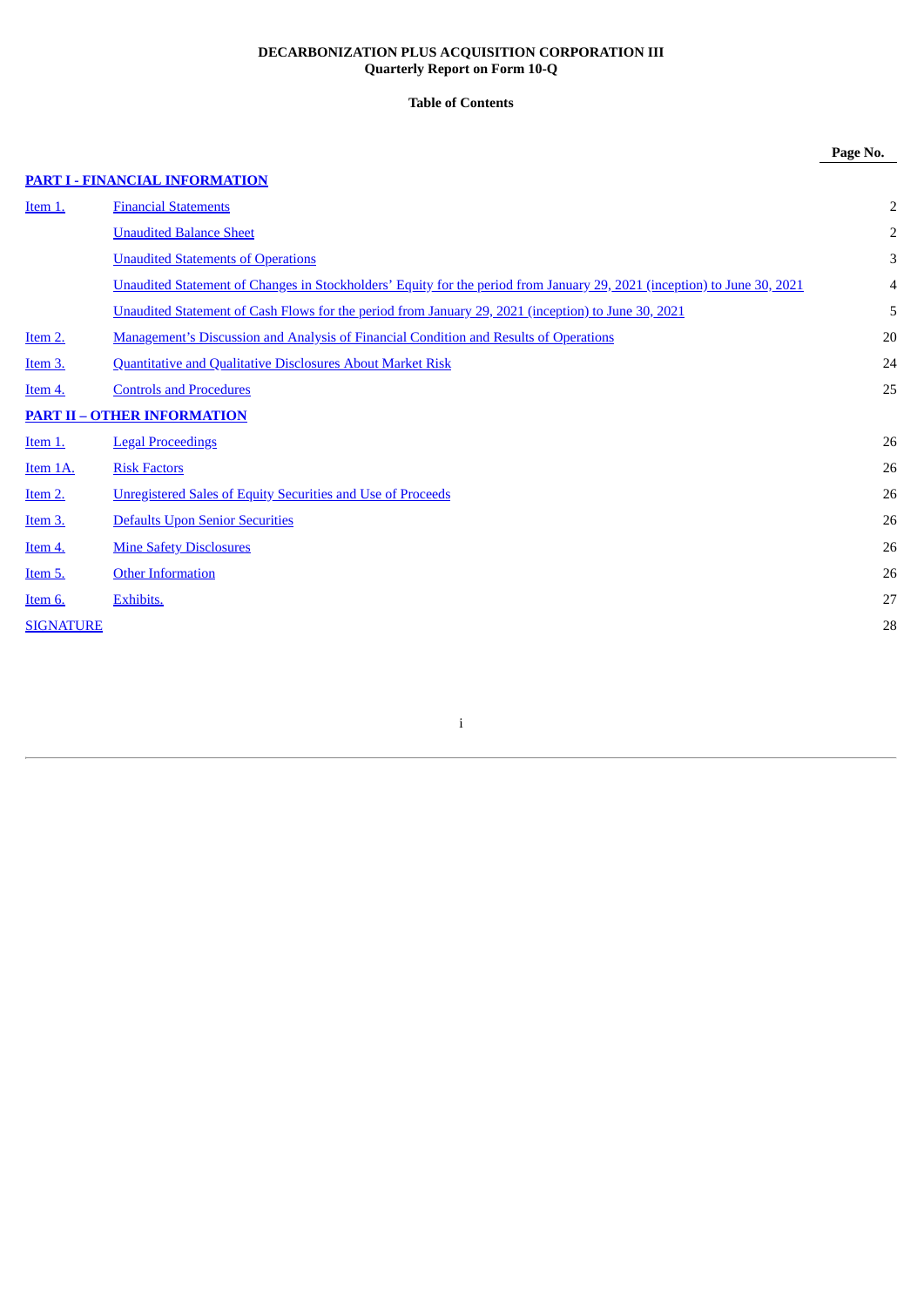## <span id="page-2-1"></span><span id="page-2-0"></span>**Item 1. Financial Statements**

## **DECARBONIZATION PLUS ACQUISITION CORPORATION III**

## **UNAUDITED BALANCE SHEET**

<span id="page-2-2"></span>

|                                                                                                                  | <b>June 30, 2021</b> |
|------------------------------------------------------------------------------------------------------------------|----------------------|
| <b>ASSETS:</b>                                                                                                   |                      |
| <b>Current Assets:</b>                                                                                           |                      |
| Cash                                                                                                             | \$                   |
| Short term prepaid insurance                                                                                     | 560,596              |
| <b>Total Current Assets</b>                                                                                      | 560,596              |
| Cash equivalents held in Trust Account                                                                           | 350,005,400          |
| Long term prepaid insurance                                                                                      | 411,616              |
| <b>Total assets</b>                                                                                              | \$<br>350,977,612    |
| <b>Liabilities and Stockholders' Equity</b>                                                                      |                      |
| Current liabilities:                                                                                             |                      |
| Accounts payable                                                                                                 | \$<br>625,004        |
| Franchise tax payable                                                                                            | 83,288               |
| Total current liabilities                                                                                        | 708,291              |
| Warrant liabilities                                                                                              | 48,166,668           |
| Deferred underwriting fee payable                                                                                | 12,250,000           |
| <b>Total liabilities</b>                                                                                         | 61,124,960           |
|                                                                                                                  |                      |
| <b>Commitments and Contingencies</b>                                                                             |                      |
| Class A common stock subject to possible redemption, 28,485,265 shares at \$10.00 per share                      | 284,852,650          |
| <b>Stockholders' Equity</b>                                                                                      |                      |
| Preferred stock, \$0.0001 par value; 1,000,000 shares authorized; none issued or outstanding                     |                      |
| Class A common stock, \$0.0001 par value; 250,000,000 shares authorized; 6,514,735 shares issued and outstanding |                      |
| (excluding 28,485,265 shares subject to possible redemption)                                                     | 652                  |
| Class B common stock, \$0.0001 par value, 20,000,000 shares authorized, 10,062,500 shares issued and outstanding | 1,006                |
| Additional paid-in capital                                                                                       | 29,198,438           |
| Accumulated deficit                                                                                              | (24,200,094)         |
| Total stockholders' equity                                                                                       | 5,000,002            |
| Total liabilities and stockholders' equity                                                                       | \$<br>350,977,612    |

The accompanying notes are an integral part of these financial statements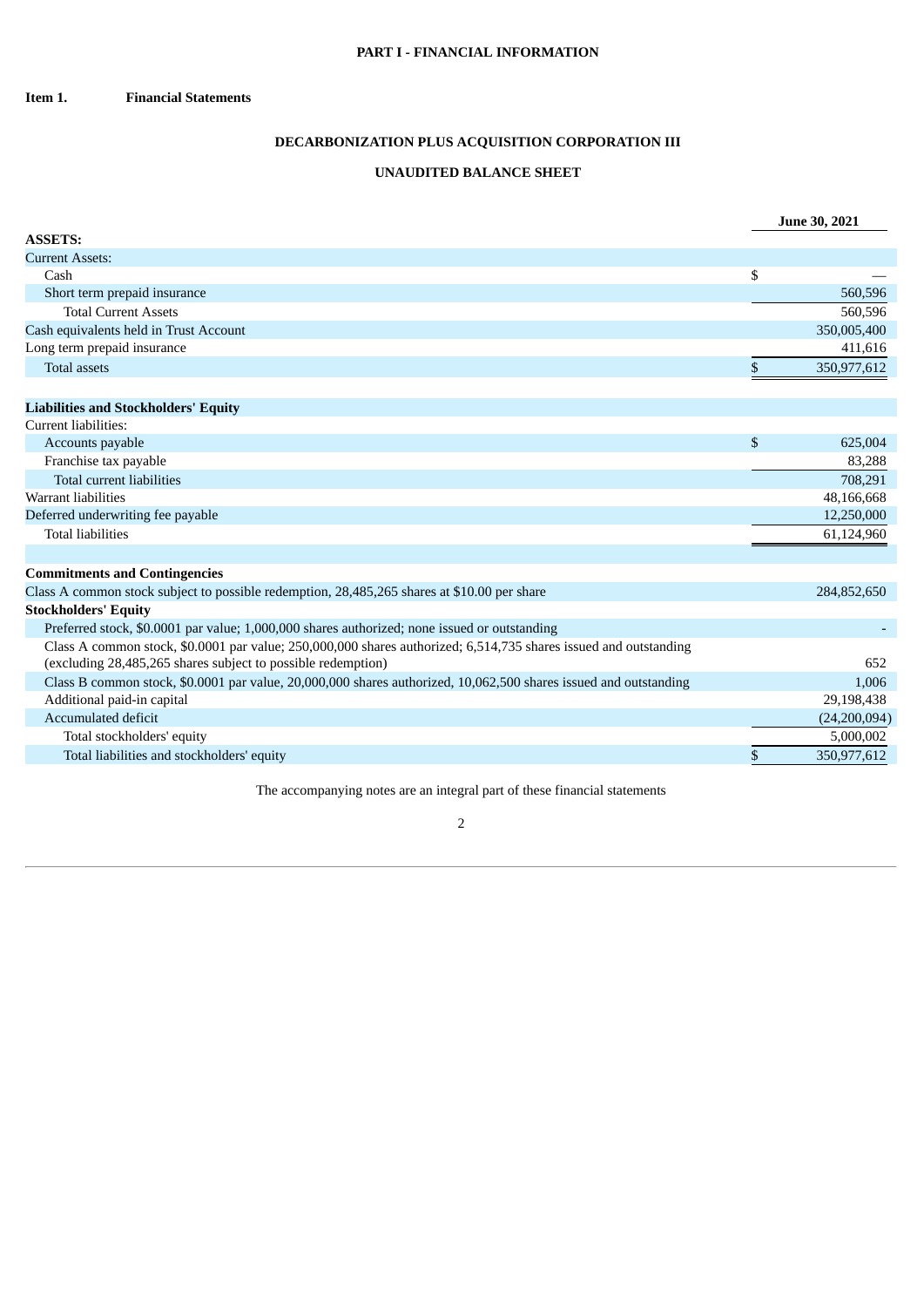# **DECARBONIZATION PLUS ACQUISITION CORPORATION III**

## **UNAUDITED STATEMENTS OF OPERATIONS**

<span id="page-3-0"></span>

|                                                                                                  | <b>Three Months ending June</b><br>30, 2021 |    | For the period from<br><b>January 29, 2021</b><br>(inception) to June 30,<br>2021 |
|--------------------------------------------------------------------------------------------------|---------------------------------------------|----|-----------------------------------------------------------------------------------|
| <b>Operating expenses:</b>                                                                       |                                             |    |                                                                                   |
| General and administrative expenses                                                              | \$<br>1,793,468                             | S  | 1,998,954                                                                         |
| Franchise tax expense                                                                            | 83,288                                      |    | 83,288                                                                            |
| Loss from operations                                                                             | (1,876,756)                                 |    | (2,082,242)                                                                       |
| Other income (expense):                                                                          |                                             |    |                                                                                   |
| Interest earned on cash equivalents held in Trust Account                                        | \$<br>5,228                                 | \$ | 5,400                                                                             |
| Offering costs allocated to warrant liabilities                                                  |                                             |    | (956, 584)                                                                        |
| Change in fair value of warrant liabilities                                                      | (21, 283, 334)                              |    | (21, 166, 668)                                                                    |
| <b>Net Loss</b>                                                                                  | (23, 154, 862)                              |    | (24,200,094)                                                                      |
|                                                                                                  |                                             |    |                                                                                   |
| Weighted average number of Class A redeemable common stock, basic and diluted                    | 35,000,000                                  |    | 35,000,000                                                                        |
| Basic and diluted net income per common share, Class A redeemable common stock                   | \$                                          | \$ |                                                                                   |
| Weighted average shares outstanding of Class B non-redeemable common stock, basic<br>and diluted | 10,062,500                                  |    | 9,613,014                                                                         |
| Basic and diluted net loss per common share, Class B non-redeemable common stock                 | \$<br>(2.30)                                | \$ | (2.52)                                                                            |

The accompanying notes are an integral part of these financial statements.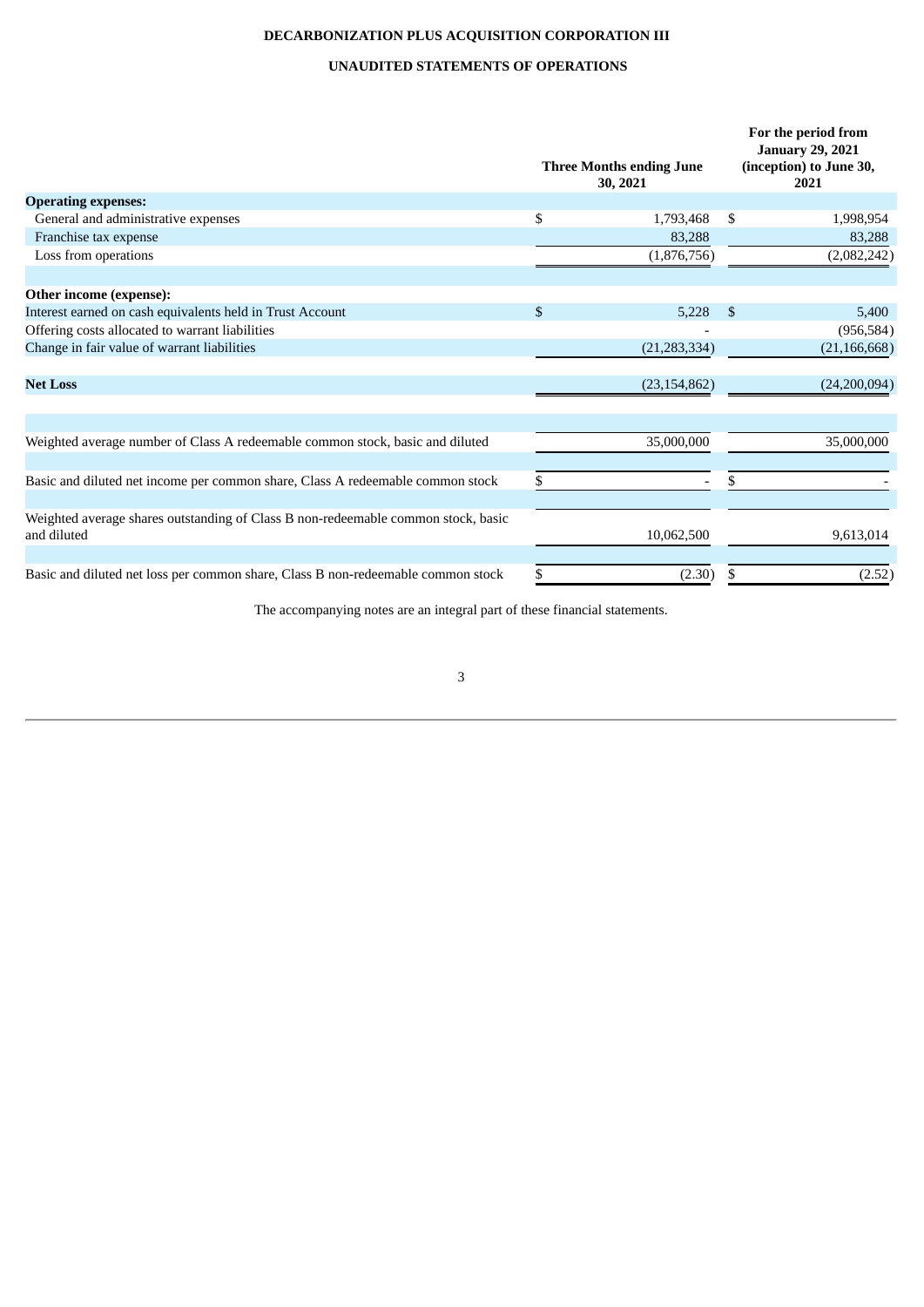## **DECARBONIZATION PLUS ACQUISITION CORPORATION III**

## **UNAUDITED STATEMENT OF CHANGES IN STOCKHOLDERS' EQUITY FOR THE PERIOD FROM JANUARY 29, 2021 (INCEPTION) TO JUNE 30, 2021**

<span id="page-4-0"></span>

|                                                                                                        | <b>Class A Common</b><br><b>Stock</b> |         | <b>Class B Common</b><br><b>Stock</b> |                          | Additional<br>Paid-in | Accumulated              | Stockholders'  |
|--------------------------------------------------------------------------------------------------------|---------------------------------------|---------|---------------------------------------|--------------------------|-----------------------|--------------------------|----------------|
|                                                                                                        | Shares                                | Amount  | <b>Shares</b>                         | Amount                   | Capital               | <b>Deficit</b>           | Equity         |
| Balance as of January 29, 2021 (inception)                                                             | $-$ \$                                |         | - \$                                  |                          |                       | $\overline{\phantom{0}}$ |                |
| Class B Common Stock issued to Sponsor                                                                 |                                       |         | 10,062,500                            | 1,006                    | 23,994                |                          | 25,000         |
| Sale of Class A Common Stock to Public, net of<br>underwriting discounts and initial classification of |                                       |         |                                       |                          |                       |                          |                |
| warrant liabilities                                                                                    | 35,000,000                            | 3,500   |                                       | $\overline{\phantom{0}}$ | 313,746,500           |                          | 313,750,000    |
| Offering costs                                                                                         |                                       |         |                                       |                          | (678, 838)            |                          | (678, 838)     |
| Cash paid in excess of fair value for private<br>placement warrants                                    |                                       |         | $\overline{\phantom{0}}$              | $\overline{\phantom{0}}$ | 956,584               |                          | 956,584        |
| Class A common stock subject to possible<br>redemption                                                 | (30,800,751)                          | (3,080) |                                       |                          | (308,004,430)         |                          | (308,007,510)  |
| Net loss                                                                                               |                                       |         |                                       |                          |                       | (1,045,232)              | (1,045,232)    |
| Balance as of March 31, 2021                                                                           | 4,199,249                             | 420     | 10,062,500                            | 1,006                    | 6,043,810             | (1,045,232)              | 5,000,004      |
| Class A common stock subject to possible<br>redemption                                                 | 2,315,486                             | 232     |                                       |                          | 23,154,628            |                          | 23,154,860     |
| Net loss                                                                                               |                                       |         |                                       |                          |                       | (23, 154, 862)           | (23, 154, 862) |
| Balance as of June 30, 2021                                                                            | 6,514,735                             | 652     | 10,062,500                            | 1,006                    | 29,198,438            | (24, 200, 094)           | 5,000,002      |

The accompanying notes are an integral part of these financial statements.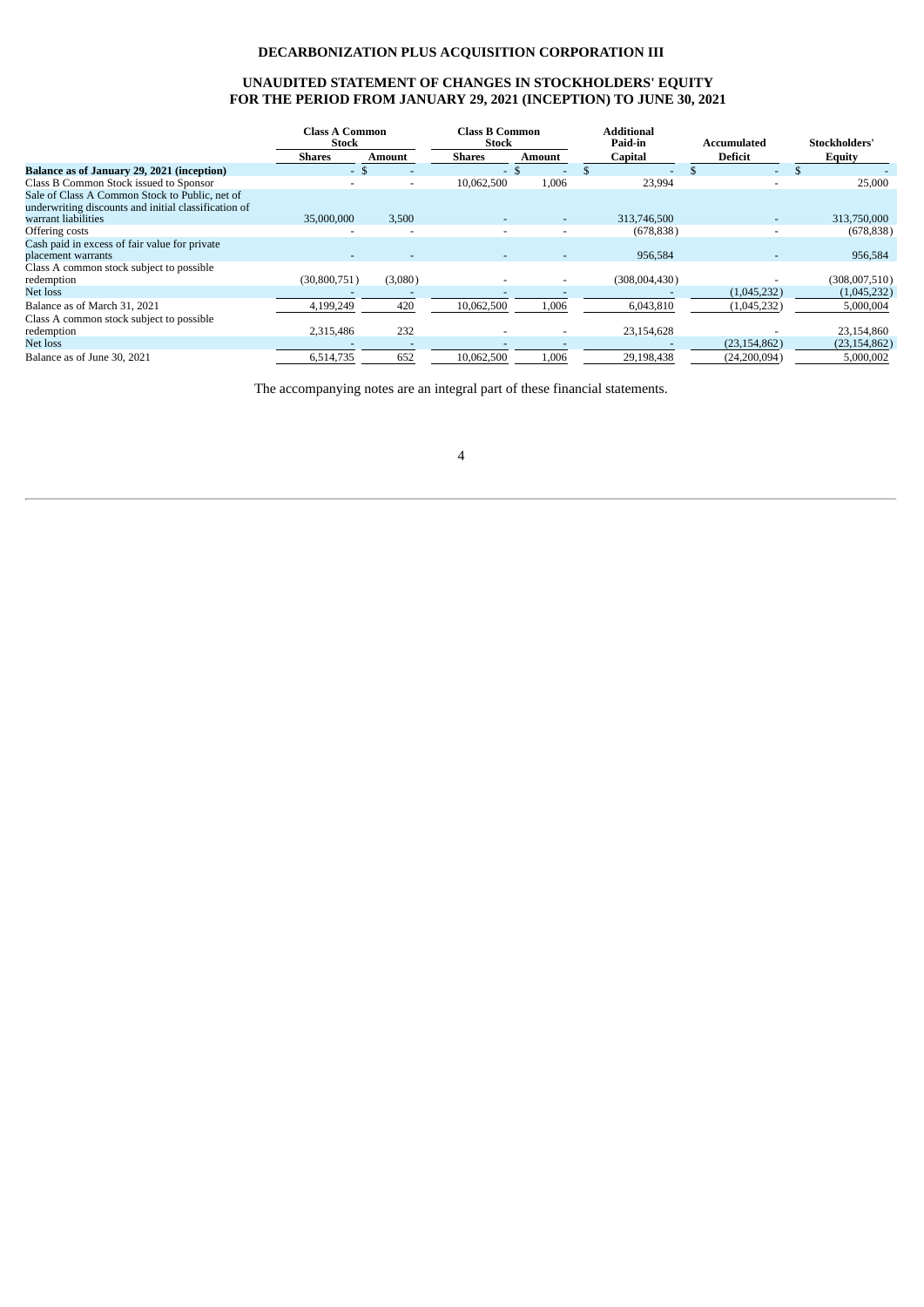## **DECARBONIZATION PLUS ACQUISITION CORPORATION III**

## **UNAUDITED STATEMENT OF CASH FLOWS FOR THE PERIOD FROM JANUARY 29, 2021 (INCEPTION) TO JUNE 30, 2021**

<span id="page-5-0"></span>

| Cash flow from operating activities:                                           |                    |
|--------------------------------------------------------------------------------|--------------------|
| Net loss                                                                       | \$<br>(24,200,094) |
| Adjustments to reconcile net loss to net cash used in operating activities:    |                    |
| Change in fair value of warrant liabilities                                    | 21,166,668         |
| Offering costs allocated to warrant liabilities                                | 956,584            |
| Interest earned on cash equivalents held in Trust Account                      | (5,400)            |
| Changes in operating assets and liabilities:                                   |                    |
| Accounts payable                                                               | 625,004            |
| Franchise tax payable                                                          | 83,288             |
| Prepaid insurance                                                              | (972, 212)         |
| Net cash used in operating activities                                          | (2,350,328)        |
|                                                                                |                    |
|                                                                                |                    |
| Cash flows from investing activities:                                          |                    |
| Investment of cash in Trust Account                                            | (350,000,000)      |
| Net cash used in investing activities                                          | (350,000,000)      |
|                                                                                |                    |
| Cash flows from financing activities:                                          |                    |
| Proceeds from sale of Units, net of underwriting discounts paid                | 343,000,000        |
| Proceeds from sale of Private Placement Warrants                               | 10,000,000         |
| Proceeds from sale of Class B Common Stock to Sponsor                          | 25,000             |
| Payment of offering costs                                                      | (674, 672)         |
| Net cash provided by financing activities                                      | 352,350,328        |
|                                                                                |                    |
| Net decrease in cash                                                           |                    |
| Cash at beginning of period                                                    |                    |
| Cash at end of period                                                          | \$                 |
|                                                                                |                    |
| Supplemental disclosure of non-cash financing activities:                      |                    |
| Initial classification of Class A common stock subject to possible redemption  | \$<br>307,889,890  |
| Change in initial value of Class A common stock subject to possible redemption | (23,037,240)       |

The accompanying notes are an integral part of these financial statements.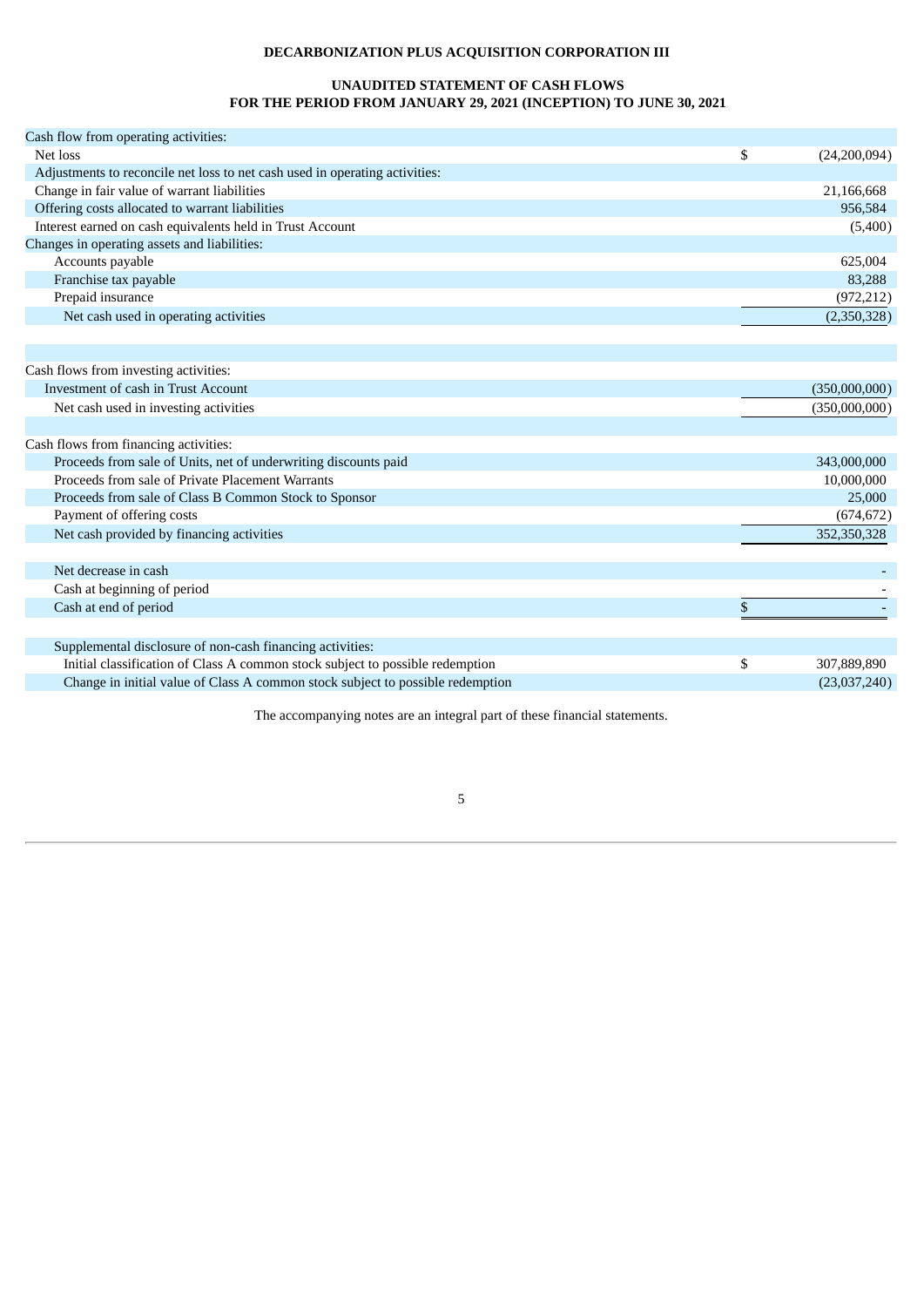## **NOTES TO FINANCIAL STATEMENTS**

#### **Note 1 — Description of Organization and Business Operations**

### *Organization and General*

Decarbonization Plus Acquisition Corporation III (the "**Company**") was incorporated in Delaware on January 29, 2021. The Company was formed for the purpose of effecting a merger, capital stock exchange, asset acquisition, stock purchase, reorganization or similar business combination with one or more businesses (the "**Initial Business Combination**"). The Company is an "emerging growth company," as defined in Section 2(a) of the Securities Act of 1933, as amended, or the "**Securities Act**," as modified by the Jumpstart Our Business Startups Act of 2012 (the "**JOBS Act**").

At June 30, 2021, the Company had not commenced any operations. All activity for the period from January 29, 2021 (inception) to June 30, 2021 relates to the Company's formation and the initial public offering ("**Initial Public Offering**") described below, as well as the identification and evaluation of prospective acquisition targets for an Initial Business Combination and ongoing administrative and compliance matters. The Company will not generate any operating revenues until after completion of its Initial Business Combination, at the earliest. The Company will generate non-operating income in the form of interest income on cash and cash equivalents from the proceeds derived from the Initial Public Offering. The Company has selected December 31st as its fiscal year end.

The registration statement for the Initial Public Offering was declared effective on March 23, 2021. On March 26, 2021, the Company consummated the Initial Public Offering of 35,000,000 units (the "**Units**" and, with respect to the Class A common stock included in the Units sold, the "**Public Shares**"), at \$10.00 per Unit, generating gross proceeds of \$350,000,000, which is described in Note 4.

Simultaneously with the closing of the Initial Public Offering, the Company consummated the private sale of 6,666,667 warrants (the "**Private Placement Warrants**") at a price of \$1.50 per Private Placement Warrant in a private placement to Decarbonization Plus Acquisition Sponsor III LLC (the "**Sponsor**") and certain of the Company's independent directors, generating gross proceeds of \$10,000,000, which is described in Note 5.

Transaction costs amounted to \$19,928,838 consisting of \$7,000,000 of underwriting fees, \$12,250,000 of deferred underwriting fees and \$678,838 of other offering costs. In addition, at June 30, 2021, no cash was held outside of the Trust Account (as defined below) and is available for working capital purposes.

Following the closing of the Initial Public Offering on March 26, 2021, an amount of \$350,000,000 (\$10.00 per Unit) from the net proceeds of the sale of the Units in the Initial Public Offering and the sale of the Private Placement Warrants was placed in a trust account (the "**Trust Account**") located in the United States. The proceeds held in the Trust Account will be invested only in U.S. government treasury bills with a maturity of one hundred eighty (185) days or less or in money market funds that meet certain conditions under Rule 2a-7 under the Investment Company Act of 1940 and that invest only in direct U.S. government obligations. Funds will remain in the Trust Account until the earlier of (i) the consummation of the Initial Business Combination or (ii) the distribution of the Trust Account proceeds as described below. The remaining proceeds outside the Trust Account may be used to pay for business, legal and accounting due diligence on prospective acquisitions and continuing general and administrative expenses.

The Company's amended and restated certificate of incorporation provides that, other than the withdrawal of interest to pay taxes, if any, none of the funds held in the Trust Account will be released until the earlier of: (i) the completion of the Initial Business Combination; (ii) the redemption of any shares of Class A common stock included in the Units (the "**Public Shares**") being sold in the Initial Public Offering that have been properly tendered in connection with a stockholder vote to amend the Company's amended and restated certificate of incorporation to modify the substance or timing of its obligation to redeem 100% of the Public Shares if it does not complete the Initial Business Combination within 24 months from the closing of the Initial Public Offering; and (iii) the redemption of 100% of the Public Shares if the Company is unable to complete an Initial Business Combination within 24 months from the closing of the Initial Public Offering (subject to the requirements of law). The proceeds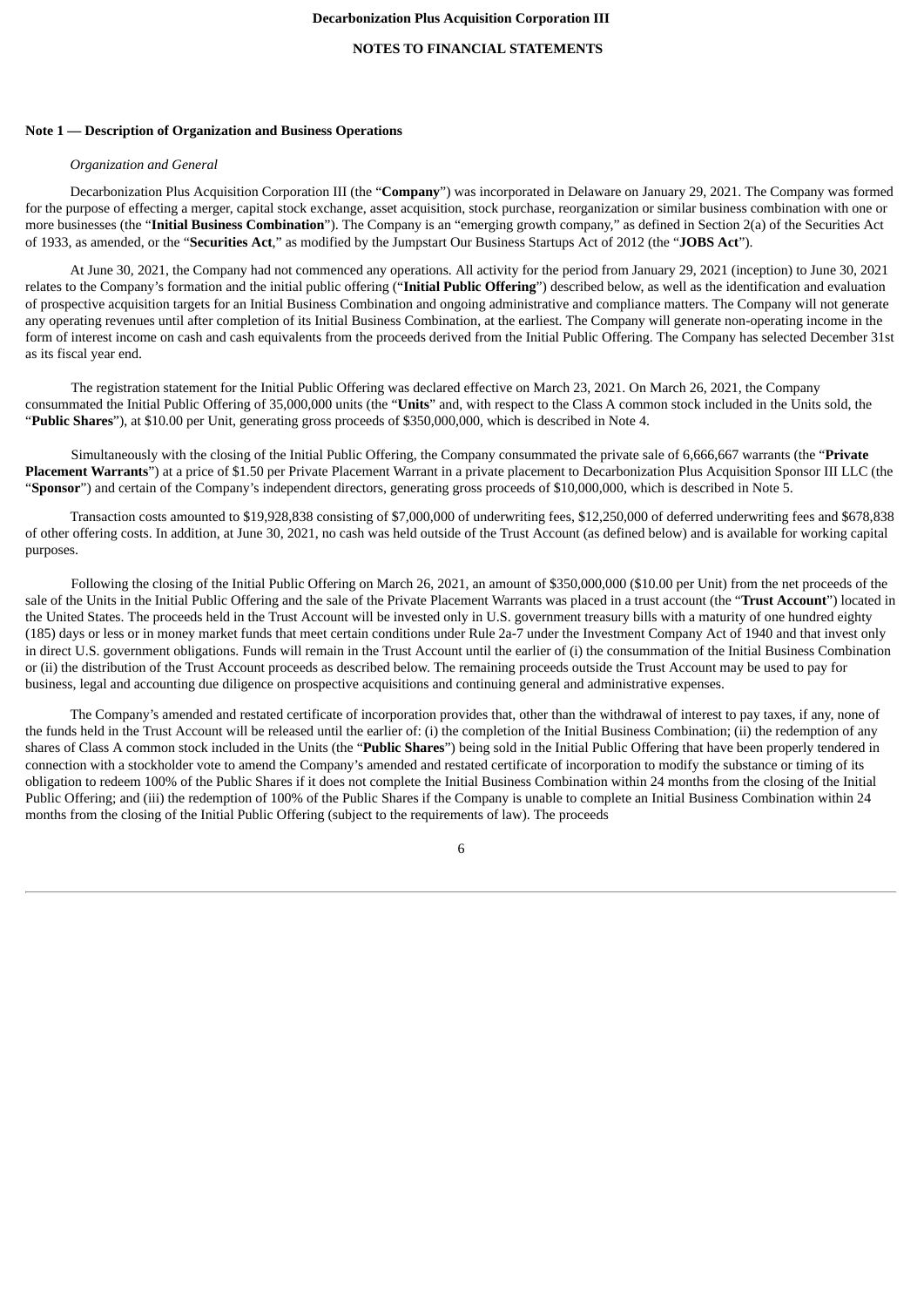#### **NOTES TO FINANCIAL STATEMENTS**

deposited in the Trust Account could become subject to the claims of the Company's creditors, if any, which could have priority over the claims of the Company's public stockholders.

### *Initial Business Combination*

The Company's management has broad discretion with respect to the specific application of the net proceeds of the Initial Public Offering, although substantially all of the net proceeds of the Initial Public Offering are intended to be generally applied toward consummating an Initial Business Combination. The Initial Business Combination must occur with one or more target businesses that together have an aggregate fair market value of at least 80% of the assets held in the Trust Account (excluding the deferred underwriting commissions and taxes payable on income earned on the Trust Account) at the time of the agreement to enter into the Initial Business Combination. Furthermore, there is no assurance that the Company will be able to successfully effect an Initial Business Combination.

The Company, after signing a definitive agreement for an Initial Business Combination, will either (i) seek stockholder approval of the Initial Business Combination at a meeting called for such purpose in connection with which stockholders may seek to redeem their shares, regardless of whether they vote for or against the Initial Business Combination, for cash equal to their pro rata share of the aggregate amount then on deposit in the Trust Account as of two business days prior to the consummation of the Initial Business Combination, including interest but less taxes payable, or (ii) provide stockholders with the opportunity to sell their Public Shares to the Company by means of a tender offer (and thereby avoid the need for a stockholder vote) for an amount in cash equal to their pro rata share of the aggregate amount then on deposit in the Trust Account as of two business days prior to the consummation of the Initial Business Combination, including interest but less taxes payable. The decision as to whether the Company will seek stockholder approval of the Initial Business Combination or will allow stockholders to sell their Public Shares in a tender offer will be made by the Company, solely in its discretion, and will be based on a variety of factors such as the timing of the transaction and whether the terms of the transaction would otherwise require the Company to seek stockholder approval, unless a vote is required by law or under NASDAQ rules. If the Company seeks stockholder approval, it will complete its Initial Business Combination only if a majority of the outstanding shares of common stock voted are voted in favor of the Initial Business Combination. However, in no event will the Company redeem its Public Shares in an amount that would cause its net tangible assets to be less than \$5,000,001. In such case, the Company would not proceed with the redemption of its Public Shares and the related Initial Business Combination, and instead may search for an alternate Initial Business Combination.

If the Company holds a stockholder vote or there is a tender offer for shares in connection with an Initial Business Combination, a public stockholder will have the right to redeem its shares for an amount in cash equal to its pro rata share of the aggregate amount then on deposit in the Trust Account as of two business days prior to the consummation of the Initial Business Combination, including interest but less taxes payable. As a result, such shares of Class A common stock will be recorded at redemption amount and classified as temporary equity upon the completion of the Initial Public Offering, in accordance with the Financial Accounting Standards Board ("**FASB**") Accounting Standards Codification ("**ASC**") 480, "Distinguishing Liabilities from Equity."

Pursuant to the Company's amended and restated certificate of incorporation, if the Company is unable to complete the Initial Business Combination within 24 months from the closing of the Initial Public Offering, the Company will (i) cease all operations except for the purpose of winding up, (ii) as promptly as reasonably possible but no more than ten business days thereafter subject to lawfully available funds therefor, redeem the Public Shares, at a per-share price, payable in cash, equal to the aggregate amount then on deposit in the Trust Account including interest earned and not previously released to pay the Company's franchise and income taxes (less up to \$100,000 of interest to pay dissolution expenses and net of taxes payable), divided by the number of then outstanding Public Shares, which redemption will completely extinguish public stockholder's rights as stockholders (including the right to receive further liquidating distributions, if any), subject to applicable law, and (iii) as promptly as reasonably possible following such redemption, subject to the approval of the Company's remaining stockholders and the Company's board of directors, dissolve and liquidate, subject in each case to the Company's obligations under Delaware law to provide for claims of creditors and the requirements of other applicable law. The Sponsor and the Company's independent director nominees will not be entitled to rights to liquidating distributions from the Trust Account with respect to any Founder Shares (as defined below) held by them if the Company fails to complete the

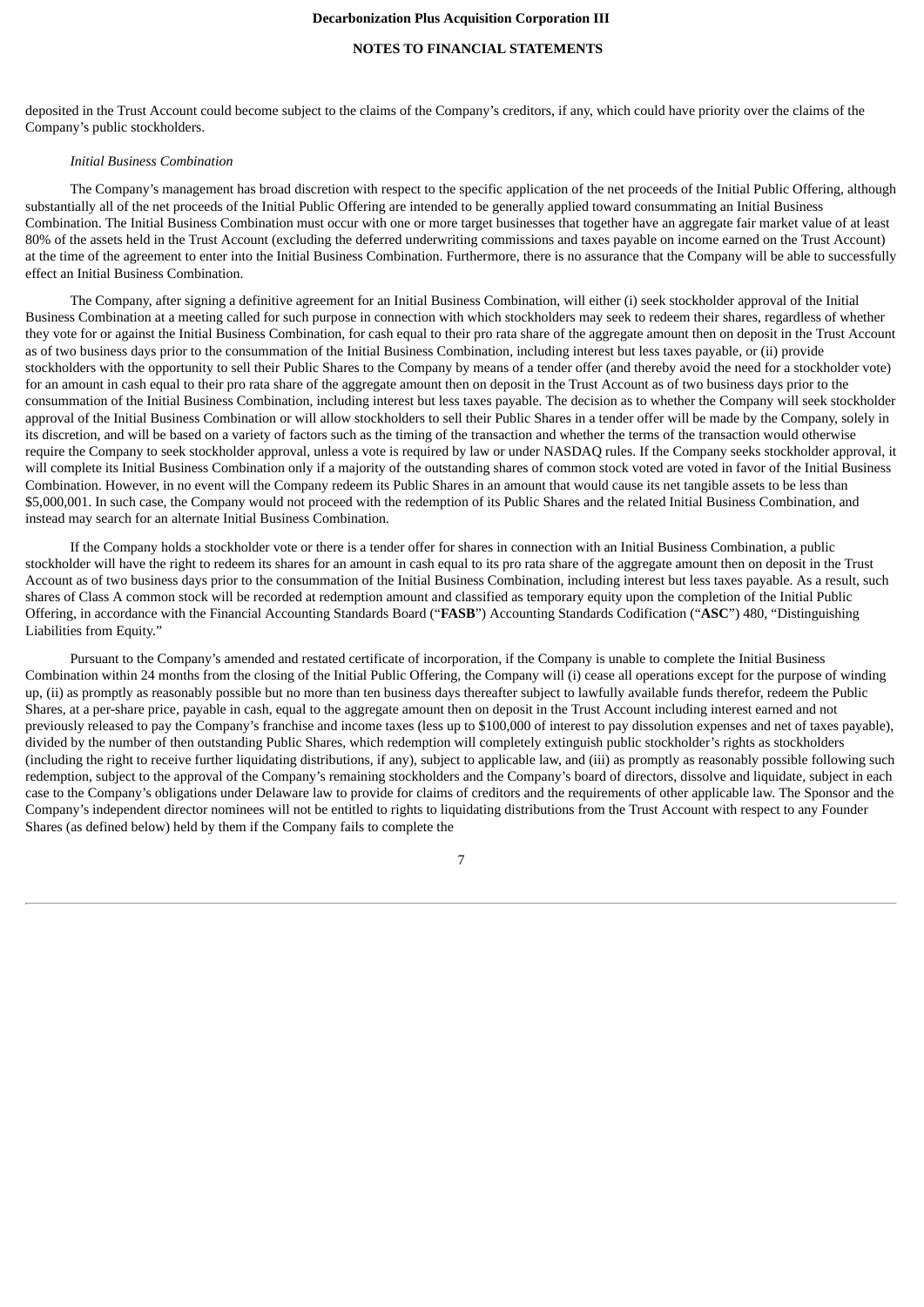## **NOTES TO FINANCIAL STATEMENTS**

Initial Business Combination within 24 months of the closing of the Initial Public Offering. However, if the Sponsor or any of the Company's directors, officers or affiliates acquires shares of Class A common stock in or after the Initial Public Offering, they will be entitled to liquidating distributions from the Trust Account with respect to such shares if the Company fails to complete the Initial Business Combination within the prescribed time period.

In the event of a liquidation, dissolution or winding up of the Company after an Initial Business Combination, the Company's stockholders are entitled to share ratably in all assets remaining available for distribution to them after payment of liabilities and after provision is made for each class of stock, if any, having preference over the common stock. The Company's stockholders have no preemptive or other subscription rights. There are no sinking fund provisions applicable to the common stock, except that the Company will provide its stockholders with the opportunity to redeem their Public Shares for cash equal to their pro rata share of the aggregate amount then on deposit in the Trust Account, upon the completion of the Initial Business Combination, subject to the limitations described herein.

## *Going Concern*

As of June 30, 2021, the Company had a cash balance of \$0, but the Company has access to working capital loans from the Sponsor, which is described in Note 5, to cover the working capital deficit. Until the consummation of an Initial Business Combination, the Company will be using funds held outside of the Trust Account for paying existing accounts payable, identifying and evaluating prospective acquisition candidates, performing business due diligence on prospective target businesses, traveling to and from the offices, plants or similar locations of prospective target businesses, reviewing corporate documents and material agreements of prospective target businesses, selecting the target business to acquire and structuring, negotiating and consummating the Initial Business Combination.

If the Company's estimates of the costs of identifying a target business, undertaking in-depth due diligence and negotiating a Business Combination are less than the actual amount necessary to do so, the Company may have insufficient funds available to operate its business prior to an Initial Business Combination. Moreover, the Company may need to obtain additional financing either to complete an Initial Business Combination or because it becomes obligated to redeem a significant number of its public shares upon completion of an Initial Business Combination, in which case the Company may issue additional securities or incur debt in connection with such Initial Business Combination.

## **Note 2 — Summary of Significant Accounting Policies**

#### *Basis of Presentation*

The accompanying unaudited financial statements have been prepared in accordance with accounting principles generally accepted in the United States of America ("**GAAP**") and pursuant to the rules and regulations of the SEC. Accordingly, they do not include all of the information and footnotes required by GAAP. In the opinion of management, all adjustments (consisting of normal accruals) considered for a fair presentation have been included. Operating results for the three months ended June 30, 2021 and for the period from January 29, 2021 (inception) to June 30, 2021 are not necessarily indicative of the results that may be expected for the period from January 29, 2021 (inception) to December 31, 2021 or any future period.

### *Emerging Growth Company*

The Company is an "emerging growth company," as defined in Section 2(a) of the Securities Act of 1933, as amended (the "**Securities Act**"), as modified by the Jumpstart our Business Startups Act of 2012 (the "**JOBS Act**"), and it may take advantage of certain exemptions from various reporting requirements that are applicable to other public companies that are not emerging growth companies including, but not limited to, not being required to comply with the independent registered public accounting firm attestation requirements of Section 404 of the Sarbanes-Oxley Act, reduced disclosure obligations regarding executive compensation in the Company's periodic reports and proxy statements, and exemptions from the requirements of holding a non-binding advisory vote on executive compensation and stockholder approval of any golden parachute payments not previously approved.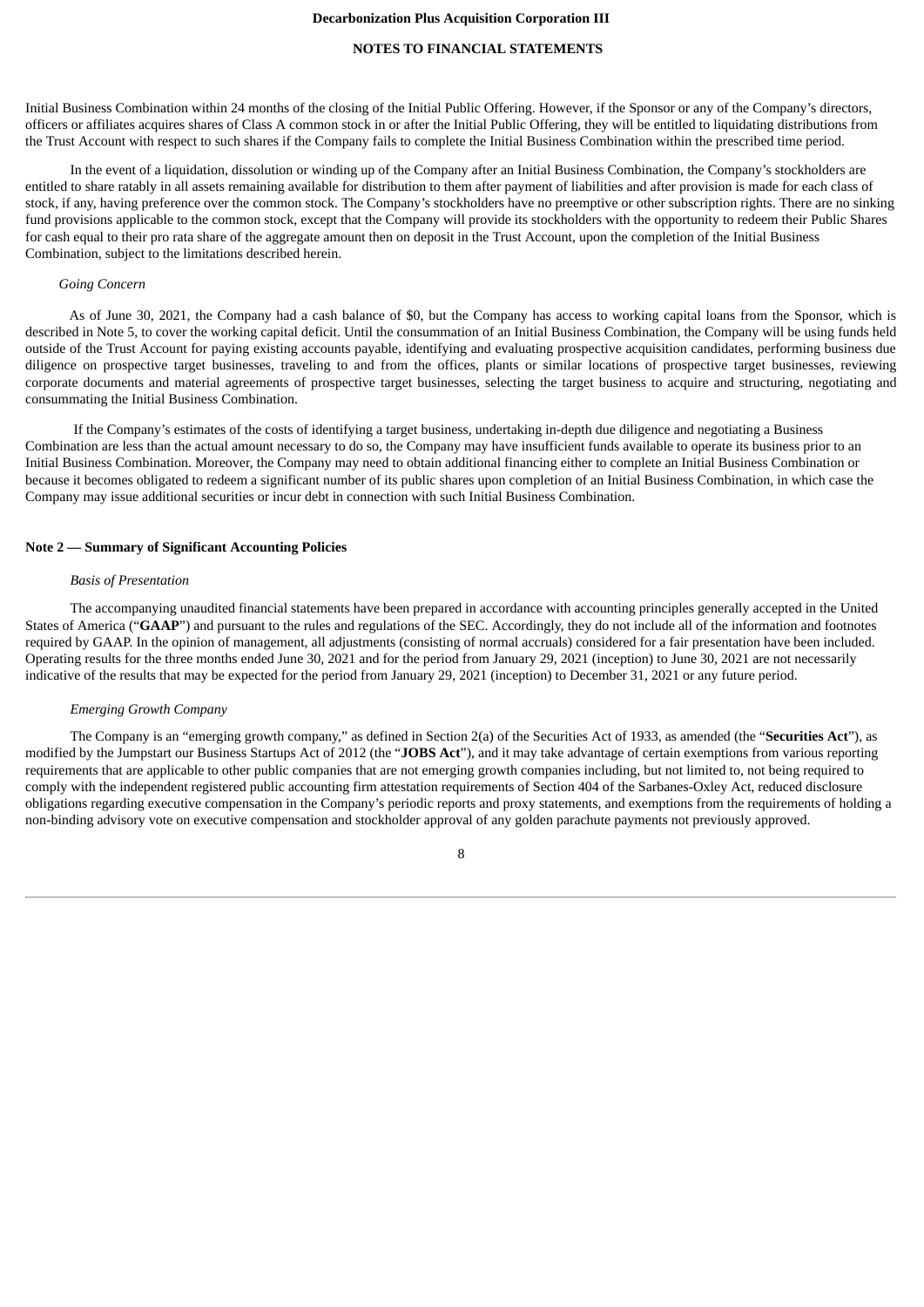#### **NOTES TO FINANCIAL STATEMENTS**

Section 102(b)(1) of the JOBS Act exempts emerging growth companies from being required to comply with new or revised financial accounting standards until private companies (that is, those that have not had a Securities Act registration statement declared effective or do not have a class of securities registered under the Exchange Act) are required to comply with the new or revised financial accounting standards. The JOBS Act provides that a company can elect to opt out of the extended transition period and comply with the requirements that apply to non-emerging growth companies but any such an election to opt out is irrevocable. The Company has elected not to opt out of such extended transition period which means that when a standard is issued or revised and it has different application dates for public or private companies, the Company, as an emerging growth company, can adopt the new or revised standard at the time private companies adopt the new or revised standard. This may make comparison of the Company's financial statement with another public company which is neither an emerging growth company nor an emerging growth company which has opted out of using the extended transition period difficult or impossible because of the potential differences in accounting standards used.

*Net Loss Per Common Share*

Net loss per common share is computed by dividing net loss applicable to common stockholders by the weighted average number of common shares outstanding during the period, excluding shares of common stock subject to forfeiture, plus, to the extent dilutive, the incremental number of shares of common stock to settle warrants, as calculated using the treasury stock method. At June 30, 2021, the Company did not have any dilutive securities and other contracts that could, potentially, be exercised or converted into common stock and then share in the earnings of the Company under the treasury stock method. As a result, diluted loss per common share is the same as basic loss per common share for the period.

The Company's statement of operations includes a presentation of loss per share for common shares subject to possible redemption in a manner similar to the two-class method of income per share. Net income per common share, basic and diluted for Class A redeemable common stock is calculated by dividing the interest income earned on the Trust Account, by the weighted average number of Class A redeemable common stock outstanding for the period or since original issuance. Net loss per common share, basic and diluted for Class B non-redeemable common stock is calculated by dividing the net loss, less income attributable to Class A redeemable common stock, by the weighted average number of Class B non-redeemable common stock outstanding for the period. Class B non-redeemable common stock includes the Founder Shares (as defined below) as these shares do not have any redemption features and do not participate in the income earned on the Trust Account.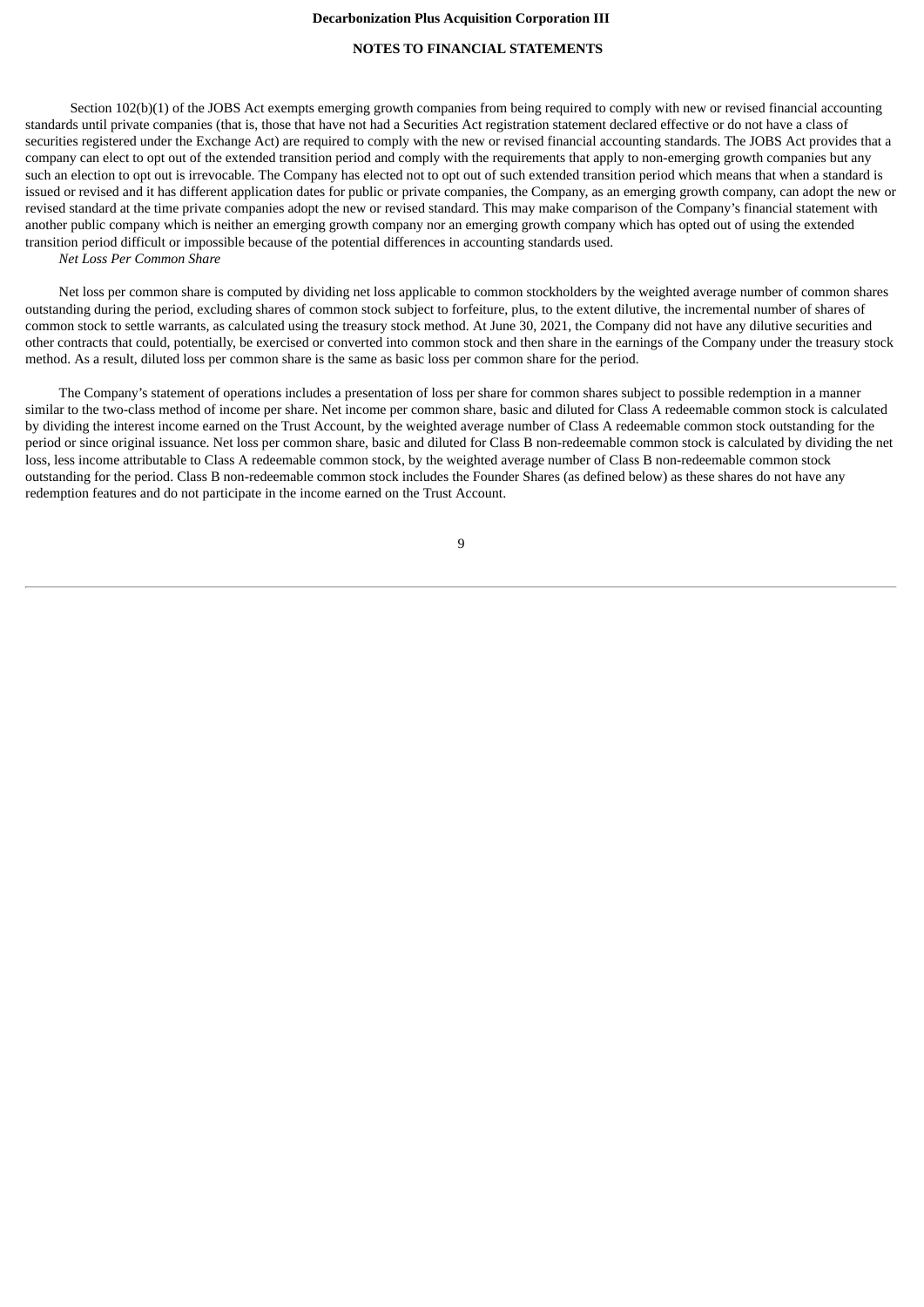## **NOTES TO FINANCIAL STATEMENTS**

The following table reflects the calculation of basic and diluted net loss per common share (in dollars, except per share amounts):

|                                                                   | <b>Three Months</b><br>Ending<br><b>June 30, 2021</b> | January 29,<br>2021 (inception)<br>to June 30, 2021 |
|-------------------------------------------------------------------|-------------------------------------------------------|-----------------------------------------------------|
| <b>Class A Redeemable Common Stock</b>                            |                                                       |                                                     |
| Numerator: Earnings allocable to Class A Redeemable Common Stock  |                                                       |                                                     |
| Interest Income                                                   | 5,228                                                 | 5,400                                               |
| <b>Franchise Taxes</b>                                            | (5,228)                                               | (5,400)                                             |
| Net Income (Loss)                                                 |                                                       |                                                     |
| Denominator: Weighted Average Class A Redeemable Common Stock     |                                                       |                                                     |
|                                                                   |                                                       |                                                     |
| Class A Redeemable Common Stock, Basic and Diluted                | 35,000,000                                            | 35,000,000                                          |
| <b>Earnings/Basic and Diluted Class A Redeemable Common Stock</b> |                                                       |                                                     |
| <b>Class B Non-Redeemable Common Stock</b>                        |                                                       |                                                     |
| Numerator: Net Income minus Redeemable Net Earnings               |                                                       |                                                     |
| Net Income (Loss)                                                 | (23, 154, 862)                                        | (24,200,094)                                        |
| Redeemable Net Income                                             |                                                       |                                                     |
| Non-Redeemable Net Loss                                           | (23, 154, 862)                                        | (24,200,094)                                        |
| Denominator: Weighted Average Class B Non-Redeemable Common Stock |                                                       |                                                     |
| Class B Non-Redeemable Common Stock, Basic and Diluted (1)        | 10,062,500                                            | 9,613,014                                           |
| <b>Loss/Basic and Diluted Class B Non-Redeemable Common Stock</b> | (2.30)                                                | (2.52)                                              |
|                                                                   |                                                       |                                                     |

Note: As of June 30, 2021, basic and diluted shares are the same as there are no securities that are dilutive to the Company's common stockholders.

## *Concentration of Credit Risk*

Financial instruments that potentially subject the Company to concentrations of credit risk consist of cash accounts in a financial institution, which, at times, may exceed the Federal Depository Insurance Corporation coverage limits of \$250,000. The Company has not experienced losses on these accounts and management believes the Company is not exposed to significant risks on such accounts.

### *Warrant Liabilities*

The Company accounts for warrants as either equity-classified or liability-classified instruments based on an assessment of the warrant's specific terms and applicable authoritative guidance in ASC 480 and ASC 815. The assessment considers whether the warrants are freestanding financial instruments pursuant to ASC 480, meet the definition of a liability pursuant to ASC 480, and whether the warrants meet all of the requirements for equity classification under ASC 815, including whether the warrants are indexed to the Company's own common stock, among other conditions for equity classification. This assessment, which requires the use of professional judgment, is conducted at the time of warrant issuance and as of each subsequent quarterly period end date while the warrants are outstanding. For issued or modified warrants that meet all of the criteria for equity classification, the warrants are required to be recorded as a component of additional paid-in capital at the time of issuance.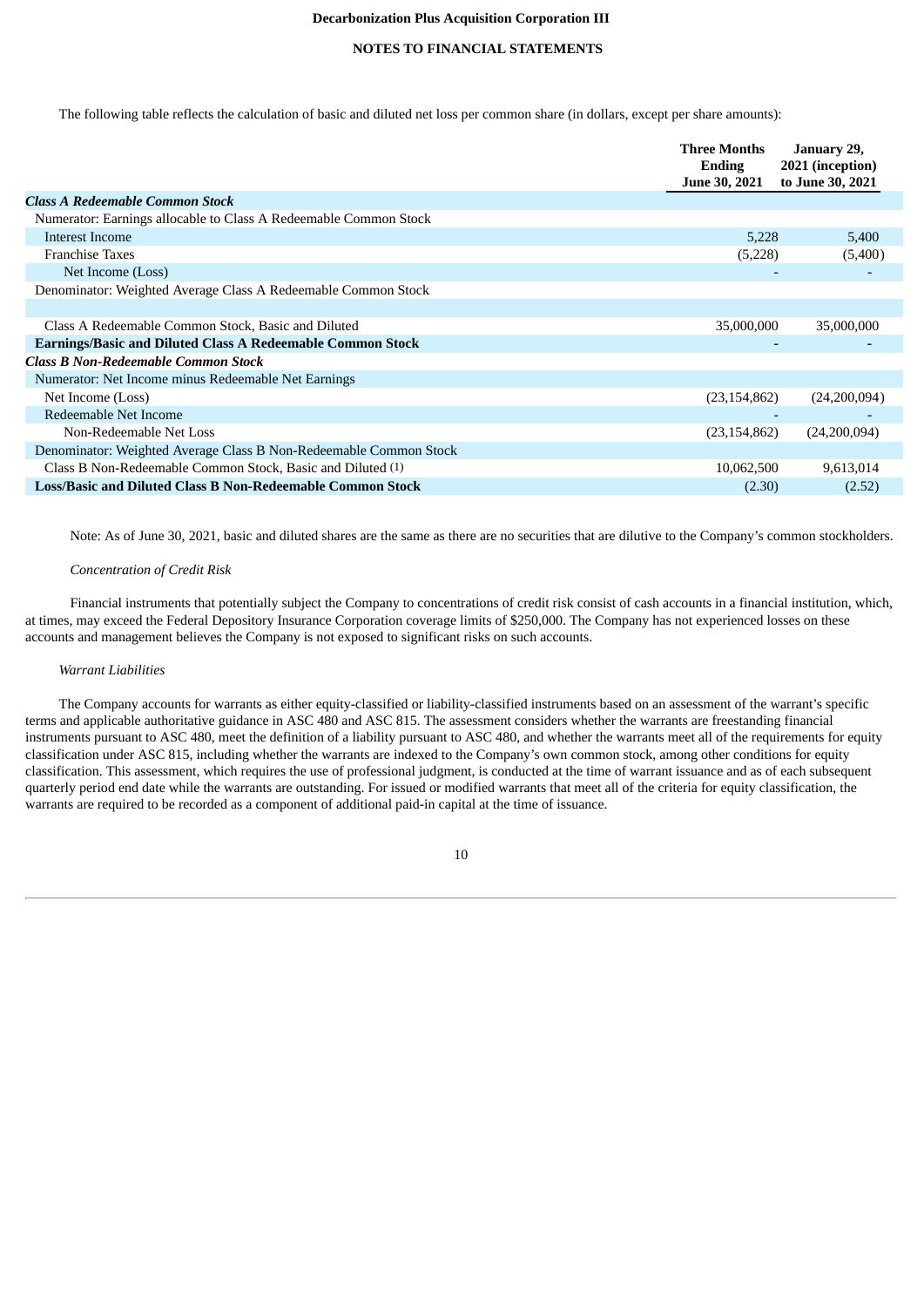## **NOTES TO FINANCIAL STATEMENTS**

For issued or modified warrants that do not meet all the criteria for equity classification, the warrants are required to be recorded at their initial fair value on the date of issuance, and each balance sheet date thereafter. Changes in the estimated fair value of the warrants are recognized as a non-cash gain or loss on the statements of operations. The Company utilized a Monte Carlo simulation model to value the Public Warrant liabilities at the date of the Initial Public Offering and then the unadjusted, quoted price listed on the NASDAQ Capital Market for each subsequent reporting period, and utilizes a Black-Scholes model to value the Private Warrant liabilities that are categorized within Level 3 at each reporting period, with changes in fair value recognized in the Statement of Operations (see Note 8).

### *Fair Value of Financial Instruments*

The Company applies ASC 820, *Fair Value Measurement* ("ASC 820"), which establishes framework for measuring fair value and clarifies the definition of fair value within that framework. ASC 820 defines fair value as an exit price, which is the price that would be received for an asset or paid to transfer a liability in the Company's principal or most advantageous market in an orderly transaction between market participants on the measurement date. The fair value hierarchy established in ASC 820 generally requires an entity to maximize the use of observable inputs and minimize the use of unobservable inputs when measuring fair value. Observable inputs reflect the assumptions that market participants would use in pricing the asset or liability and are developed based on market data obtained from sources independent of the reporting entity. Unobservable inputs reflect the entity's own assumptions based on market data and the entity's judgments about the assumptions that market participants would use in pricing the asset or liability and are to be developed based on the best information available in the circumstances.

The valuation hierarchy is composed of three levels. The classification within the valuation hierarchy is based on the lowest level of input that is significant to the fair value measurement. The levels within the valuation hierarchy are described below:

Level 1 – Assets and liabilities with unadjusted, quoted prices listed on active market exchanges. Inputs to the fair value measurement are observable inputs, such as quoted prices in active markets for identical assets or liabilities.

Level 2 – Inputs to the fair value measurement are determined using prices for recently traded assets and liabilities with similar underlying terms, as well as direct or indirect observable inputs, such as interest rates and yield curves that are observable at commonly quoted intervals.

Level 3 – Inputs to the fair value measurement are unobservable inputs, such as estimates, assumptions, and valuation techniques when little or no market data exists for the assets or liabilities.

See Note 8 for additional information on assets and liabilities measured at fair value.

#### *Use of Estimates*

The preparation of the financial statement in conformity with GAAP requires the Company's management to make estimates and assumptions that affect the reported amounts of assets and liabilities and disclosure of contingent assets and liabilities at the date of this financial statement. Actual results could differ from those estimates.

#### *Cash and cash equivalents*

Cash includes amounts held at banks with an original maturity of less than three months. As of June 30, 2021, the Company held no cash.

#### *Common stock subject to possible redemption*

The Company accounts for its common stock subject to possible redemption in accordance with the guidance in Accounting Standards Codification ("ASC") Topic 480 "Distinguishing Liabilities from Equity." Class A

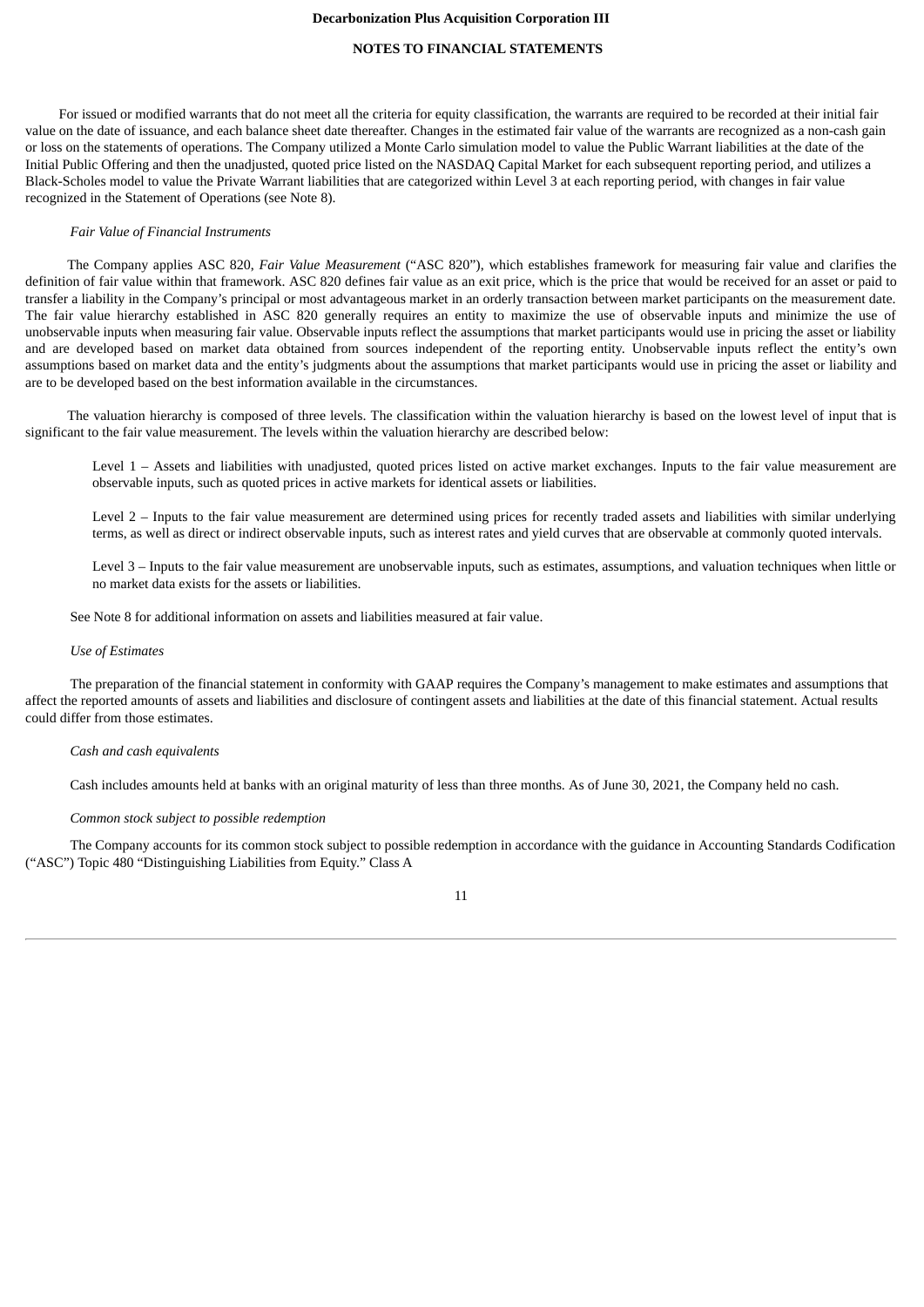#### **NOTES TO FINANCIAL STATEMENTS**

common stock subject to mandatory redemption are classified as a liability instrument and are measured at fair value. Conditionally redeemable common stock (including common stock that feature redemption rights that are either within the control of the holder or subject to redemption upon the occurrence of uncertain events not solely within the Company's control) are classified as temporary equity. At all other times, common stock are classified as stockholders' equity. The Company's common stock features certain redemption rights that are considered to be outside of the Company's control and subject to occurrence of uncertain future events. Accordingly, at June 30, 2021, 28,485,265 shares of Class A common stock subject to possible redemption are presented as temporary equity, outside of the stockholders' equity section of the Company's balance sheet.

#### *Offering Costs*

Offering costs consist of legal, accounting, underwriting fees and other costs incurred through the Initial Public Offering that are directly related to the Initial Public Offering. The Company incurred offering costs amounting to \$19,928,838 upon the completion of the Initial Public Offering.

The Company complies with the requirements of ASC 825-10. Offering costs directly attributable to the issuance of an equity contract to be classified in equity are recorded as a reduction in equity. Offering costs for equity contracts that are classified as assets and liabilities are expensed immediately. The Company recorded \$18,972,254 of offering costs as a reduction of equity in connection with the Public Shares included in the Units. The Company immediately expensed \$956,584 of offering costs in connection with the Public Warrants included in the Units that were classified as liabilities.

#### *Income Taxes*

The Company follows the asset and liability method of accounting for income taxes under FASB ASC 740, "Income Taxes." Deferred tax assets and liabilities are recognized for the estimated future tax consequences attributable to differences between the financial statement carrying amounts of existing assets and liabilities and their respective tax bases. Deferred tax assets and liabilities are measured using enacted tax rates expected to apply to taxable income in the years in which those temporary differences are expected to be recovered or settled. The effect on deferred tax assets and liabilities of a change in tax rates is recognized in income in the period that included the enactment date. Valuation allowances are established, when necessary, to reduce deferred tax assets to the amount expected to be realized. The deferred tax assets are de minimis after accounting for the net effect of the valuation allowance.

FASB ASC 740 prescribes a recognition threshold and a measurement attribute for the financial statement recognition and measurement of tax positions taken or expected to be taken in a tax return. For those benefits to be recognized, a tax position must be more likely than not to be sustained upon examination by taxing authorities. There were no unrecognized tax benefits as of June 30, 2021. The Company recognizes accrued interest and penalties related to unrecognized tax benefits as income tax expense. No amounts were accrued for the payment of interest and penalties at June 30, 2021. The Company is currently not aware of any issues under review that could result in significant payments, accruals or material deviation from its position. The Company is subject to income tax examinations by major taxing authorities since inception.

The Company's deferred tax assets and provision for income taxes were deemed to be de minimis as of June 30, 2021 and for the period from January 29, 2021 (inception) to June 30, 2021.

### *Recent Accounting Pronouncements*

In August 2020, the FASB issued Accounting Standard Update ("ASU") No. 2020-06, "Debt—Debt with Conversion and Other Options (Subtopic 470-20) and Derivatives and Hedging—Contracts in Entity's Own Equity (Subtopic 815-40): Accounting for Convertible Instruments and Contracts in an Entity's Own Equity ("ASU 2020-06"), which simplifies accounting for convertible instruments by removing major separation models required under current GAAP. The ASU 2020-06 also removes certain settlement conditions that are required for equity-linked contracts to qualify for the derivative scope exception and it also simplifies the diluted earnings per share calculation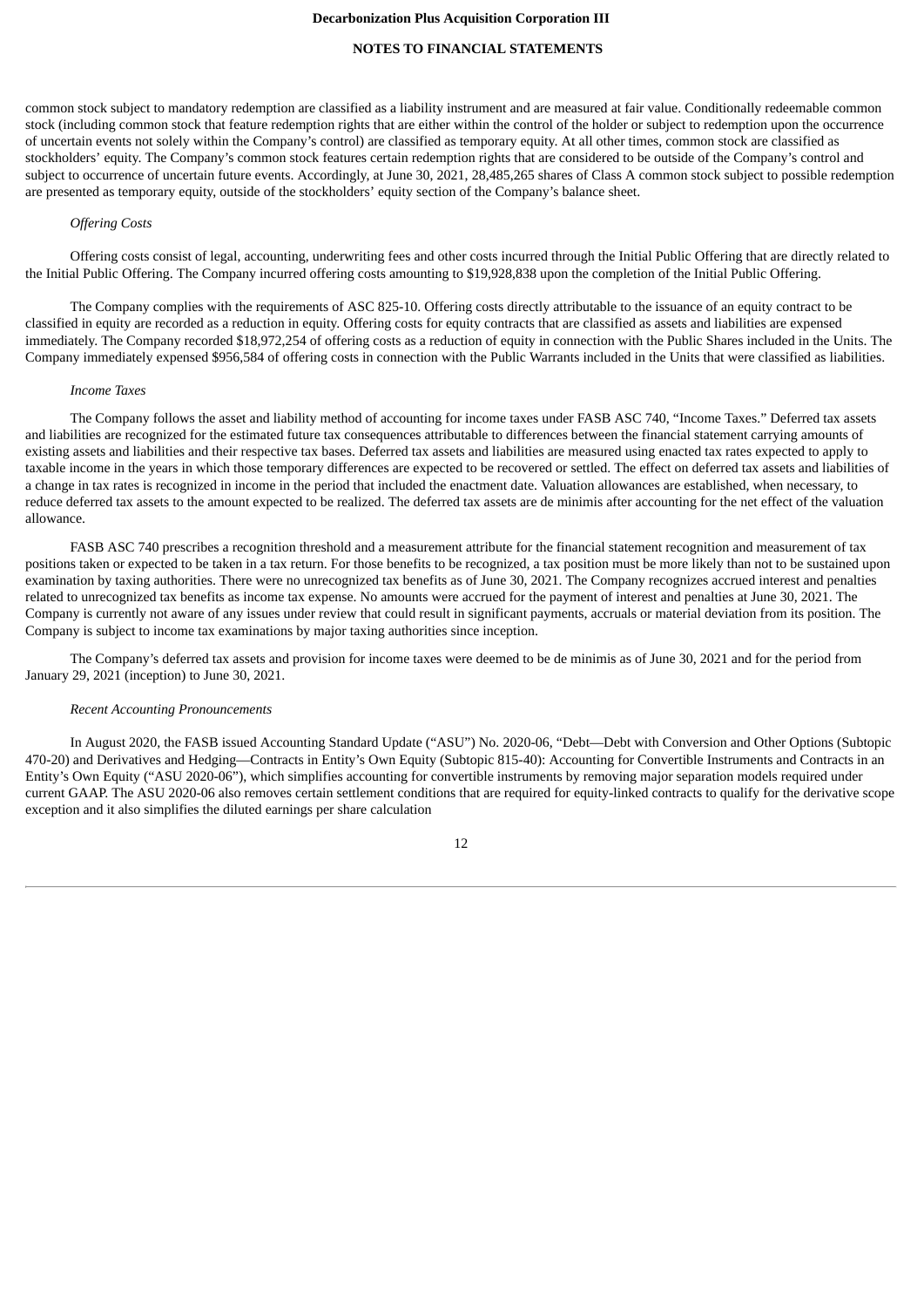### **NOTES TO FINANCIAL STATEMENTS**

in certain areas. The Company early adopted the ASU on January 1, 2021. Adoption of the ASU 2020-06 did not impact the Company's financial position, results of operations or cash flows.

The Company's management does not believe that any recently issued, but not yet effective, accounting standards updates, if currently adopted, would have a material effect on the accompanying condensed consolidated financial statements.

#### **Note 3 — Public Offering**

Pursuant to the Initial Public Offering, the Company sold 35,000,000 Units, at a purchase price of \$10.00 per Unit. Each Unit consists of one share of Class A common stock and one-third of one redeemable warrant ("Public Warrant"). Each whole Public Warrant entitles the holder to purchase one share of Class A common stock at a price of \$11.50 per share, subject to adjustment (see Note 7).

#### **Note 4 — Related Party Transactions**

#### *Founder Shares*

On February 4, 2021, the Company issued an aggregate of 10,062,500 shares of Class B common stock (the "**Founder Shares**") in exchange for a \$25,000 payment from the Sponsor to cover certain expenses on behalf of the Company (approximately \$0.002 per share). As used herein, unless the context otherwise requires, "Founder Shares" shall be deemed to include the shares of Class A common stock issuable upon conversion thereof. The Founder Shares are identical to the Class A common stock included in the Units being sold in the Initial Public Offering except that the Founder Shares automatically convert into shares of Class A common stock at the time of the Company's Initial Business Combination and are subject to certain transfer restrictions, as described in more detail below. The Sponsor has agreed to forfeit up to an aggregate of 1,312,500 Founder Shares to the extent that the overallotment option is not exercised in full by the underwriters so that the Founder Shares will represent 20% of the Company's issued and outstanding shares after the Initial Public Offering. As of June 30, 2021, the underwriters' over-allotment option had not been exercised. On March 23, 2021, the Company, the Sponsor and the Company's independent directors entered into several Securities Agreements, pursuant to which the Company issued an aggregate of 400,000 Founder Shares and the Sponsor agreed to forfeit 400,000 Founder Shares at no cost, which were cancelled by the Company. The Sponsor will not be entitled to redemption rights with respect to any Founder Shares and any Public Shares held by them in connection with the completion of the Initial Business Combination. If the Initial Business Combination is not completed within 24 months from the closing of the Initial Public Offering, the Sponsor will not be entitled to rights to liquidating distributions from the Trust Account with respect to any Founder Shares held by them.

The Company's initial stockholders have agreed, subject to limited exceptions, not to transfer, assign or sell any of their Founder Shares until the earlier to occur of: (A) one year after the completion of the Initial Business Combination or (B) subsequent to the Initial Business Combination, (x) if the last sale price of the Company's Class A common stock equals or exceeds \$12.00 per share (as adjusted for stock splits, stock dividends, reorganizations, recapitalizations and the like) for any 20 trading days within any 30-trading day period commencing at least 150 days after the Initial Business Combination, or (y) the date on which the Company completes a liquidation, merger, stock exchange or other similar transaction that results in all of the Company's stockholders having the right to exchange their shares of common stock for cash, securities or other property.

#### *Private Placement Warrants*

Simultaneously with the closing of the Initial Public Offering, the Sponsor and the Company's independent directors and an affiliate of the Company's chief executive officer purchased 6,666,667 Private Placement Warrants at a price of \$1.00 per Private Placement Warrant, for an aggregate purchase price of \$10,000,000 (see Note 3 for further information regarding the accounting treatment of the Private Placement Warrants). The Sponsor has agreed to purchase up to an additional 700,000 Private Placement Warrants, at a price of \$1.00 per Private Placement Warrant, or an aggregate additional \$1,050,000, to the extent the underwriter's over-allotment option is exercised in full. As of June 30, 2021, the underwriters' over-allotment option had not been exercised.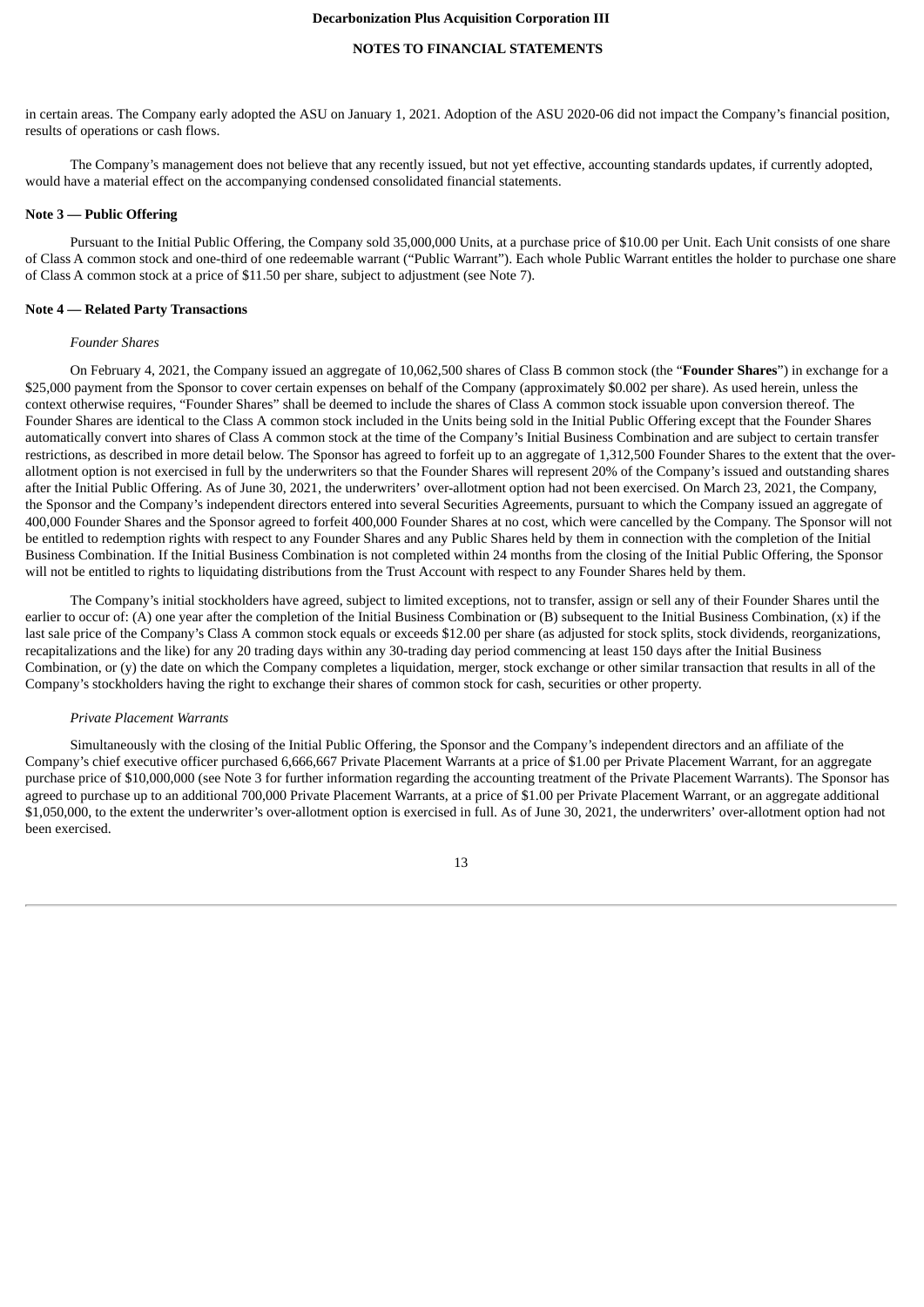## **NOTES TO FINANCIAL STATEMENTS**

Each Private Placement Warrant is exercisable to purchase one share of Class A common stock at a price of \$11.50 per share, subject to adjustment. A portion of the proceeds from the Private Placement Warrants were added to the proceeds from the Initial Public Offering held in the Trust Account. If the Company does not complete a Business Combination within 24 months from the closing of the Initial Public Offering, the proceeds of the sale of the Private Placement Warrants held in the Trust Account will be used to partially fund the redemption of the Public Shares (subject to the requirements of applicable law), and the Private Placement Warrants and all underlying securities will expire worthless. The Private Placement Warrants will be nonredeemable and exercisable on a cashless basis so long as they are held by the initial purchasers of the Private Placement Warrants or their permitted transferees.

The Sponsor and certain of the Company's independent directors have agreed, subject to limited exceptions, not to transfer, assign or sell any of their Private Placement Warrants until 30 days after the completion of the Initial Business Combination.

#### *Registration Rights*

The holders of Founder Shares, Private Placement Warrants and Warrants that may be issued upon conversion of working capital loans, if any, will be entitled to registration rights (in the case of the Founder Shares, only after conversion of such shares to shares of Class A common stock) pursuant to a registration rights agreement to be signed on or before the date of the prospectus for the Initial Public Offering. These holders will be entitled to certain demand and "piggyback" registration rights. The Company will bear the expenses incurred in connection with the filing of any such registration statements.

#### *Related Party Loans*

On February 4, 2021, the Company and the Sponsor entered into a loan agreement, whereby the Sponsor agreed to loan the Company an aggregate of \$300,000 to cover expenses related to the Initial Public Offering pursuant to a promissory note (the "**Note**"). This loan was non-interest bearing and payable on the earlier of August 3, 2021 or the completion of the Initial Public Offering (the "**Maturity Date**"). As of June 30, 2021, no amount has been drawn down or is outstanding under the Note.

During the period ending June 30, 2021, the Company paid the Sponsor \$1.5 million for additional expenses paid on its behalf.

## *Administrative Support Agreement*

On March 23, 2021 the Company agreed to pay an affiliate of the Sponsor a total of \$10,000 per month for office space, utilities and secretarial and administrative support. Upon completion of the Initial Business Combination or the Company's liquidation, the Company will cease paying these monthly fees. For the period from January 29, 2021 (Inception) to June 30, 2021, the Company had incurred and paid \$31,935 of monthly fees to the affiliate of the Sponsor which were paid in full at June 30, 2021.

## *Working Capital Loans*

In addition, in order to finance transaction costs in connection with its Initial Business Combination, the Sponsor or an affiliate of the Sponsor, or the Company's officers and directors may, but are not obligated to, loan the Company funds as may be required ("**Working Capital Loans**"). If the Company completes its Initial Business Combination, the Company would repay the Working Capital Loans. In the event that the Initial Business Combination does not close, the Company may use a portion of proceeds held outside the Trust Account to repay the Working Capital Loans but no proceeds held in the Trust Account would be used to repay the Working Capital Loans. If the Sponsor makes any Working Capital Loans, up to \$1,500,000 of such loans may be converted into warrants of the post business combination entity at the price of \$1.50 per warrant at the option of the lender. Such warrants would be identical to the Private Placement Warrants, including as to exercise price, exercisability and exercise period. As of June 30, 2021, the Company had no borrowings under the Working Capital Loans.

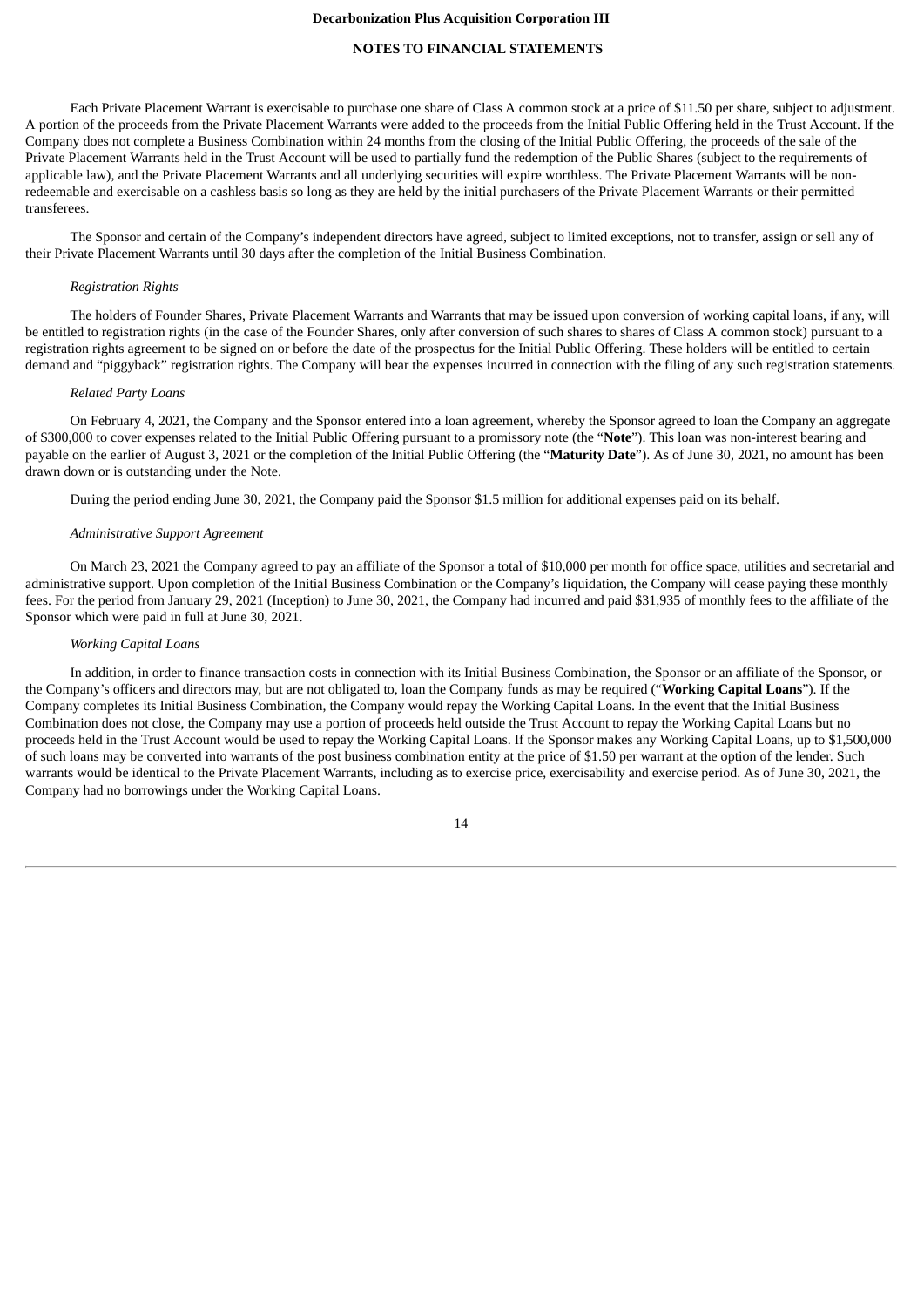## **NOTES TO FINANCIAL STATEMENTS**

### **Note 5 — Commitments and Contingencies**

## *Underwriting Agreement*

The Company granted the underwriters a 45-day option from the date of the Initial Public Offering to purchase up to 5,250,000 additional Units to cover over-allotments, if any, at the Initial Public Offering price less applicable underwriting discounts and commissions. As of June 30, 2021, the underwriters' over-allotment option had not been exercised.

The underwriters are entitled to a deferred fee of \$0.35 per Unit, or \$12,250,000 in the aggregate. The deferred fee will become payable to the underwriters from the amounts held in the Trust Account solely in the event that the Company completes an Initial Business Combination, subject to the terms of the underwriting agreement.

### *Risks and Uncertainties*

The Company continues to evaluate the impact of the COVID-19 pandemic on the industry and has concluded that while it is reasonably possible that the virus could have a negative effect on the Company's financial position, results of its operations and/or search for a target company, the specific impact is not readily determinable as of the date of these financial statements. These financial statements do not include any adjustments that might result from the outcome of this uncertainty.

## **Note 6 — Stockholders' Equity**

#### *Common Stock*

The authorized common stock of the Company includes up to 250,000,000 shares of Class A common stock (6,514,735 shares issued and outstanding, excluding 28,485,265 shares subject to possible redemption) with a par value of \$0.0001 per share and 20,000,000 shares of Class B common stock (10,062,500 shares issued and outstanding) with a par value of \$0.0001 per share. If the Company enters into an Initial Business Combination, it may (depending on the terms of such an Initial Business Combination) be required to increase the number of shares of Class A common stock which the Company is authorized to issue at the same time as the Company's stockholders vote on the Initial Business Combination to the extent the Company seeks stockholder approval in connection with the Initial Business Combination. Holders of the Company's common stock are entitled to one vote for each share of common stock. At June 30, 2021, there were 35,000,000 shares of Class A common stock issued and outstanding, of which 28,485,265 shares were subject to possible redemption. At June 30, 2021, there were 10,062,500 shares of Class B common stock issued and outstanding.

The Sponsor has agreed to forfeit up to an aggregate of 1,312,500 Founder Shares depending on the extent to which the over-allotment option is not exercised by the underwriters so that the Founder Shares will represent 20% of the Company's issued and outstanding shares after the Initial Public Offering. As of June 30, 2021, the underwriters' over-allotment option had not been exercised.

## *Preferred Stock*

The Company is authorized to issue 1,000,000 shares of preferred stock with a par value of \$0.0001 per share with such designations, voting and other rights and preferences as may be determined from time to time by the Company's board of directors. At June 30, 2021, there were no shares of preferred stock issued or outstanding.

#### *Warrants*

Each whole Warrant entitles the holder thereof to purchase one share of our Class A common stock at a price of \$11.50 per share, subject to adjustment as described herein. Only whole Warrants are exercisable. The Warrants will become exercisable on the later of 30 days after the completion of the Initial Business Combination or 12 months from the closing of the Initial Public Offering, and will expire five years after the completion of the Initial Business Combination or earlier upon redemption or liquidation. No fractional Warrants will be issued upon

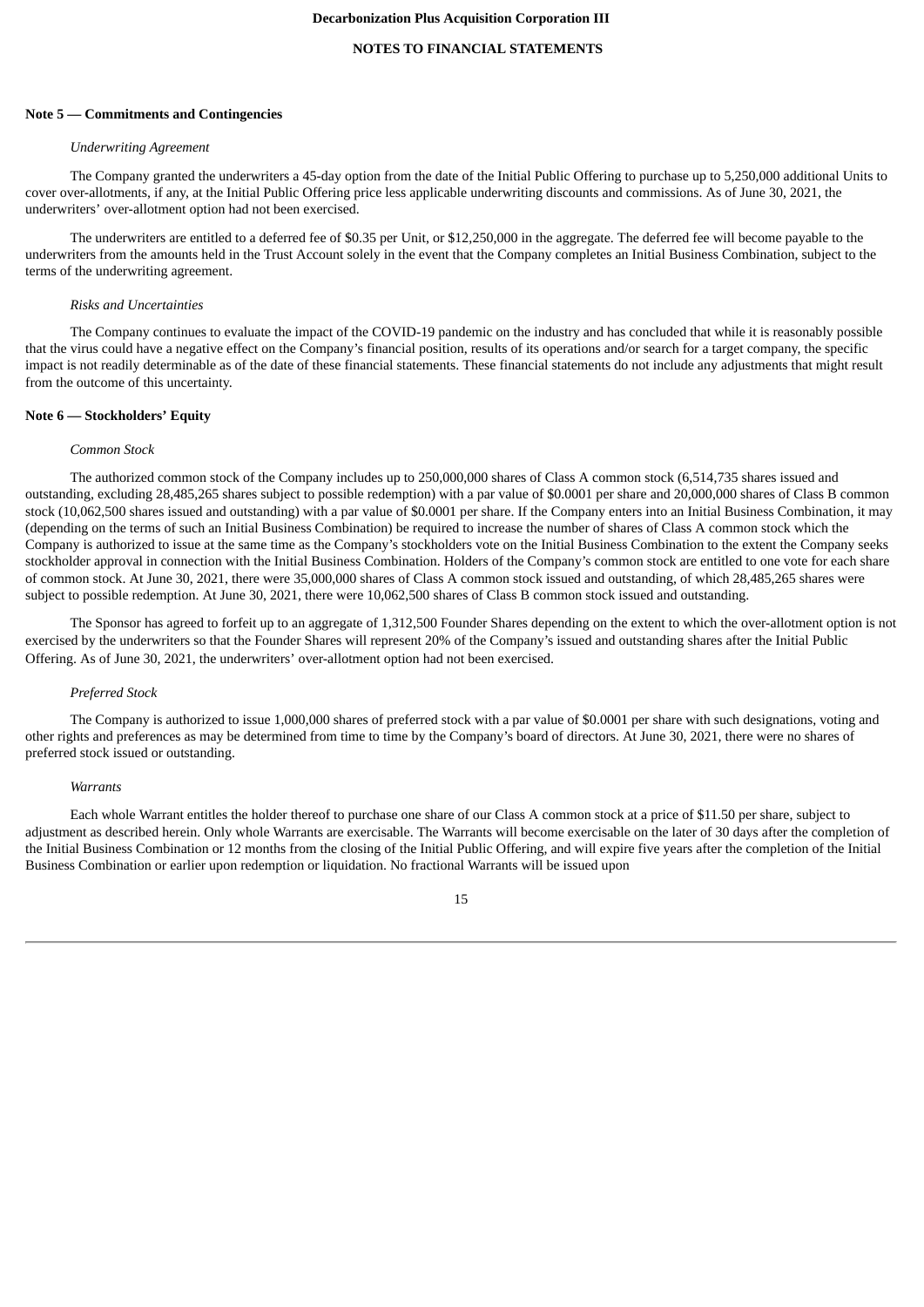## **NOTES TO FINANCIAL STATEMENTS**

separation of the Units and only whole Warrants will trade. The Company has also granted the underwriters a 45-day option to purchase up to an additional 5,250,000 Units to cover over-allotments, if any.

Each whole Warrant is exercisable to purchase one share of our Class A common stock and only whole Warrants are exercisable. No fractional Warrants will be issued upon separation of the Units and only whole Warrants will trade.

The exercise price of each Warrant is \$11.50 per share, subject to adjustment as described herein. In addition, if we issue additional shares of Class A common stock or equity-linked securities for capital raising purposes in connection with the closing of the Initial Business Combination at an issue price or effective issue price of less than \$9.20 per share of Class A common stock (with such issue price or effective issue price to be determined in good faith by our board and, in the case of any such issuance to the Sponsor or its affiliates, without taking into account any Founder Shares held by the Sponsor or such affiliates, as applicable, prior to such issuance) (the "**Newly Issued Price**"), the exercise price of the Warrants will be adjusted (to the nearest cent) to be equal to 115% of the Newly Issued Price.

The Warrants will become exercisable on the later of:

- 30 days after the completion of the Initial Business Combination or,
- 12 months from the closing of the Initial Public Offering;

provided in each case that we have an effective registration statement under the Securities Act covering the shares of Class A common stock issuable upon exercise of the Warrants and a current prospectus relating to them is available and such shares are registered, qualified or exempt from registration under the securities, or blue sky, laws of the state of residence of the holder (or we permit holders to exercise their warrants on a cashless basis under the circumstances specified in the warrant agreement).

The Company is not registering the shares of Class A common stock issuable upon exercise of the Warrants at this time. However, the Company has agreed that as soon as practicable, but in no event later than fifteen (15) business days, after the closing of the Initial Business Combination, the Company will use its best efforts to file with the SEC a registration statement for the registration, under the Securities Act, of the shares of Class A common stock issuable upon exercise of the Warrants. The Company will use its best efforts to cause the same to become effective and to maintain the effectiveness of such registration statement, and a current prospectus relating thereto, until the expiration of the Warrants in accordance with the provisions of the warrant agreement. Notwithstanding the above, if the Company's Class A common stock is at the time of any exercise of a Warrant not listed on a national securities exchange such that it satisfies the definition of a "covered security" under Section 18(b)(1) of the Securities Act, the Company may, at its option, require holders of Warrants who exercise their Warrants to do so on a "cashless basis" in accordance with Section 3(a)(9) of the Securities Act and, in the event the Company so elects, it will not be required to file or maintain in effect a registration statement, but the Company will be required to use its best efforts to register or qualify the shares under applicable blue sky laws to the extent an exemption is not available.

The Warrants will expire at 5:00 p.m., New York City time, five years after the completion of the Initial Business Combination or earlier upon redemption or liquidation. On the exercise of any Warrant, the Warrant exercise price will be paid directly to us and not placed in the Trust Account.

Once the Warrants become exercisable, the Company may redeem the outstanding Warrants for cash (except as described herein with respect to the Private Placement Warrants):

- In whole and not in part:
- At a price of \$0.01 per Warrant;
- Upon a minimum of 30 days' prior written notice of redemption, referred to as the 30-day redemption period; and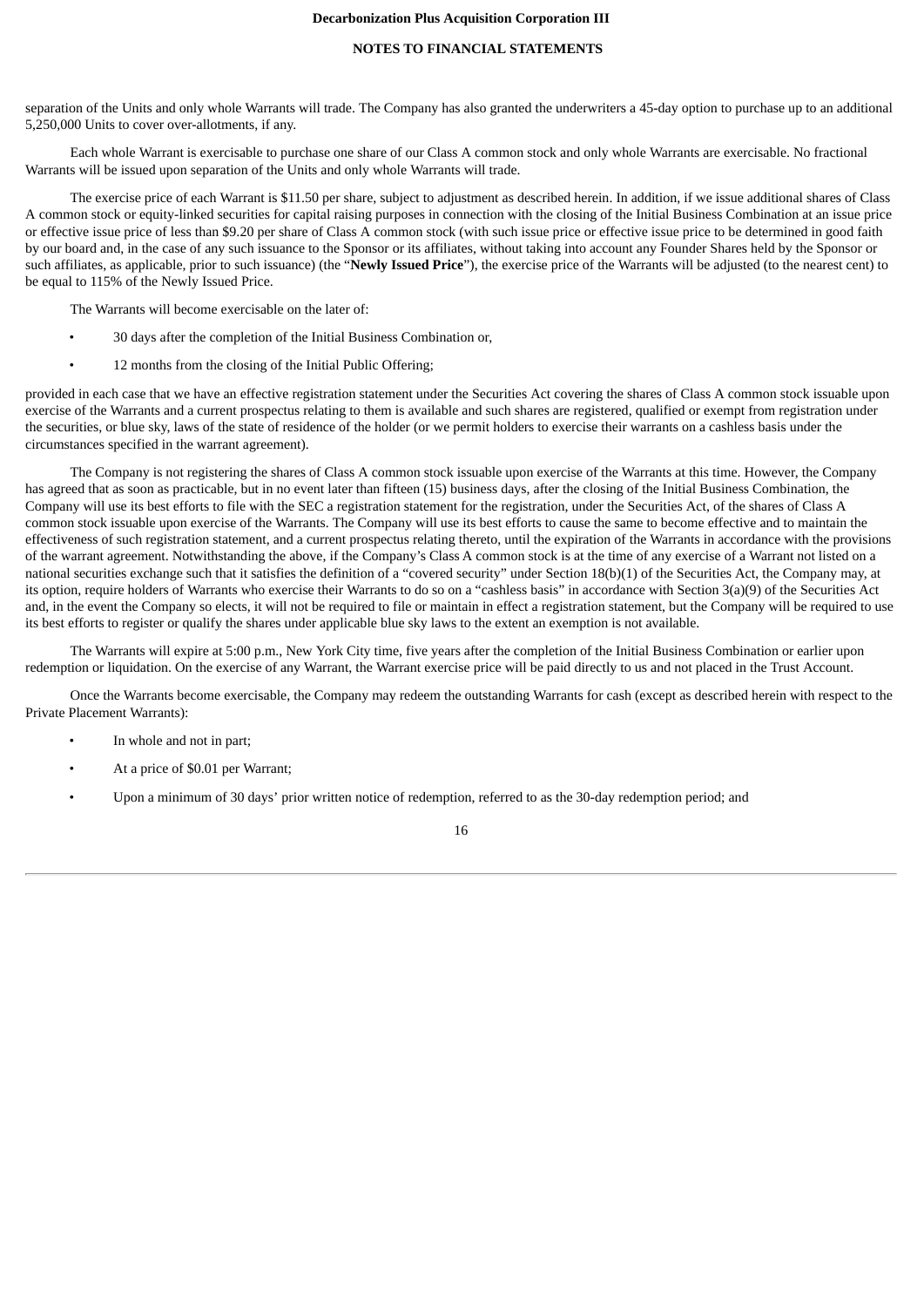### **NOTES TO FINANCIAL STATEMENTS**

• if, and only if, the last sale price of our Class A common stock equals or exceeds \$18.00 per share (as adjusted for stock splits, stock dividends, reorganizations, recapitalizations and the like) for any 20 trading days within a 30-trading day period ending on the third trading day prior to the date on which the Company sends the notice of redemption to the warrantholders.

The Company will not redeem the Warrants for cash unless a registration statement under the Securities Act covering the shares of Class A common stock issuable upon exercise of the Warrants is effective and a current prospectus relating to those shares of Class A common stock is available throughout the 30-day redemption period. If and when the Warrants become redeemable by the Company, it may exercise its redemption right even if it is unable to register or qualify the underlying securities for sale under all applicable state securities laws.

Except as described below, none of the Private Placement Warrants will be redeemable by the Company so long as they are held by the initial purchasers of the Private Placement Warrants or their permitted transferees.

Once the Warrants become exercisable, the Company may redeem the outstanding Warrants (except as described below with respect to the Private Placement Warrants):

- in whole and not in part;
- at a price of \$0.10 per Warrant, provided that holders will be able to exercise their Warrants on a cashless basis prior to redemption and receive that number of shares of Class A common stock determined in part by the redemption date and the "fair market value" of the Class A common stock except as otherwise below;
- upon a minimum of 30 days' prior written notice of redemption;
- if, and only if, the last sale price of the Company's Class A common stock equals or exceeds \$10.00 per share (as adjusted for stock splits, stock dividends, reorganizations, recapitalizations and the like) on the trading day prior to the date on which we send the notice of redemption to the warrantholders; and
- if the last sale price of the Company's Class A common stock on the trading day prior to the date on which the Company send the notice of redemption to the warrantholders is less than \$18.00 per share (as adjusted for stock splits, stock dividends, reorganizations, recapitalizations and the like), the Private Placement Warrants must also be concurrently called for redemption on the same terms as the outstanding Warrants, as described above.

The "fair market value" of the Company's Class A common stock shall mean the average reported last sale price of the Company's Class A common stock for the 10 trading days immediately following the date on which the notice of redemption is sent to the holders of Warrants.

No fractional shares of Class A common stock will be issued upon redemption. If, upon redemption, a holder would be entitled to receive a fractional interest in a share, the Company will round down to the nearest whole number of the number of shares of Class A common stock to be issued to the holder.

As of June 30, 2021, there were 11,666,667 Public Warrants and 6,666,667 Private Placement Warrants outstanding. The Company classifies the outstanding Public Warrants and Private Placement Warrants as warrant liabilities on the Balance Sheet in accordance with the guidance contained in ASC 815-40.

The Warrant liabilities are initially measured at fair value upon the closing of the Initial Public Offering and subsequently re-measured at each reporting period. The Public Warrants were allocated a portion of the proceeds from the issuance of the Units equal to its fair value. The Company recognized gains (losses) in connection with changes in the fair value of warrant liabilities of \$(21,283,334) and \$(21,166,668) within change in fair value of warrant liabilities in the Statement of Operations during the three months ended June 30, 2021 and the period from January 29, 2021 (inception) to June 30, 2021, respectively.

## **Note 7 — Fair Value Measurements**

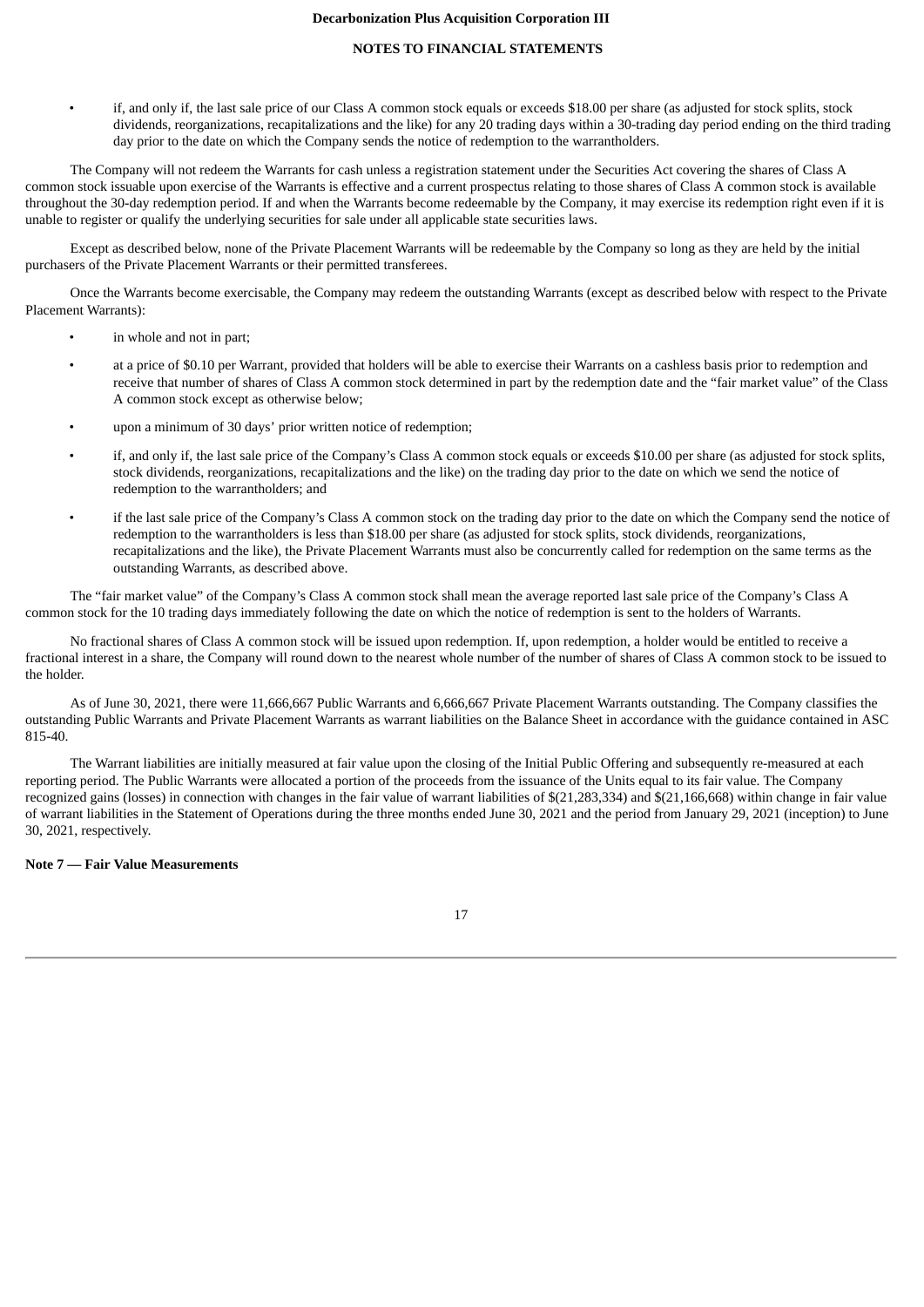## **NOTES TO FINANCIAL STATEMENTS**

At June 30, 2021, assets held in the Trust Account were comprised of \$350,005,400 in money market funds which are invested in U.S. Treasury Securities. Through June 30, 2021, the Company has not withdrawn any interest earned on the Trust Account to pay its franchise and income tax obligations.

The following table presents information about the Company's assets and liabilities that are measured at fair value on a recurring basis at June 30, 2021 and indicates the fair value hierarchy of the valuation inputs the Company utilized to determine such fair value:

| <b>Description</b>                                 | Amount at<br><b>Fair Value</b> | <b>Level 1</b>                 | <b>Level 2</b> |                           | <b>Level</b> 3 |
|----------------------------------------------------|--------------------------------|--------------------------------|----------------|---------------------------|----------------|
| <b>June 30, 2021</b>                               |                                |                                |                |                           |                |
| Assets:                                            |                                |                                |                |                           |                |
| Marketable securities held in Trust Account – U.S. |                                |                                |                |                           |                |
| <b>Treasury Securities Money Market Fund</b>       | \$ 350,005,400                 | \$ 350,005,400                 | - \$           | $\mathcal{S}$<br><b>A</b> |                |
| <b>Liabilities:</b>                                |                                |                                |                |                           |                |
| Warrant liability - Public Warrants                | 29,633,334<br>\$.              | -SI<br>$\sim$                  | - \$           | \$.<br>$\sim$             | 29,633,334     |
| Warrant liability - Private Placement Warrants     | 18,533,334                     | -S<br>$\overline{\phantom{a}}$ | - 5            | $\overline{\phantom{a}}$  | 18,533,334     |

The Company utilized a Monte Carlo simulation model to value the Public Warrant liabilities at the date of the Initial Public Offering, and then the unadjusted, quoted price listed on the NASDAQ Capital Market for each subsequent reporting period. The Company utilizes a Black-Scholes model to value the Private Warrant liabilities that are categorized within Level 3 at each reporting period, with changes in fair value recognized in the Statement of Operations. The estimated fair value of the warrant liability is determined using Level 3 inputs. Inherent in a binomial options pricing model are assumptions related to expected share-price volatility, expected life, risk-free interest rate and dividend yield. The Company estimates the volatility of its common stock based on historical volatility that matches the expected remaining life of the warrants. The risk-free interest rate is based on the U.S. Treasury zero-coupon yield curve on the grant date for a maturity similar to the expected remaining life of the warrants. The expected life of the warrants is assumed to be equivalent to their remaining contractual term. The dividend rate is based on the historical rate, which the Company anticipates to remain at zero.

The significant unobservable inputs used in the Monte Carlo simulation model to value the Public Warrants at the date of the Initial Public Offering and the Black-Scholes model to measure the Private Warrant liabilities that are categorized within Level 3 of the fair value hierarchy are as follows:

|                        |    | As of         |
|------------------------|----|---------------|
|                        |    | June 30, 2021 |
| <b>Stock price</b>     | \$ | 10.37         |
| Strike price           | S  | 11.50         |
| Term (in years)        |    | 5.3           |
| Volatility             |    | 32.0%         |
| Risk-free rate         |    | 0.92%         |
| Dividend yield         |    | $0.0\%$       |
| Fair value of warrants |    | $2.54 - 2.78$ |

The following table provides a summary of the changes in fair value of the Level 3 warrant liabilities:

|                                                      | Private<br><b>Placement</b> | <b>Public</b>            | <b>Level 3 Warrant</b><br><b>liabilities</b> |
|------------------------------------------------------|-----------------------------|--------------------------|----------------------------------------------|
| Beginning balance as of January 29, 2021 (inception) | - 1                         | $\overline{\phantom{0}}$ |                                              |
| Initial measurement at March 26, 2021                | 10,200,000                  | 16,800,000               | 27,000,000                                   |
| Change in value inputs or other assumptions          | 8,333,334                   | 12.833.334               | 21,166,668                                   |
| Fair value as of June 30, 2021                       | 18,533,334                  | 29.633.334               | 48,166,668                                   |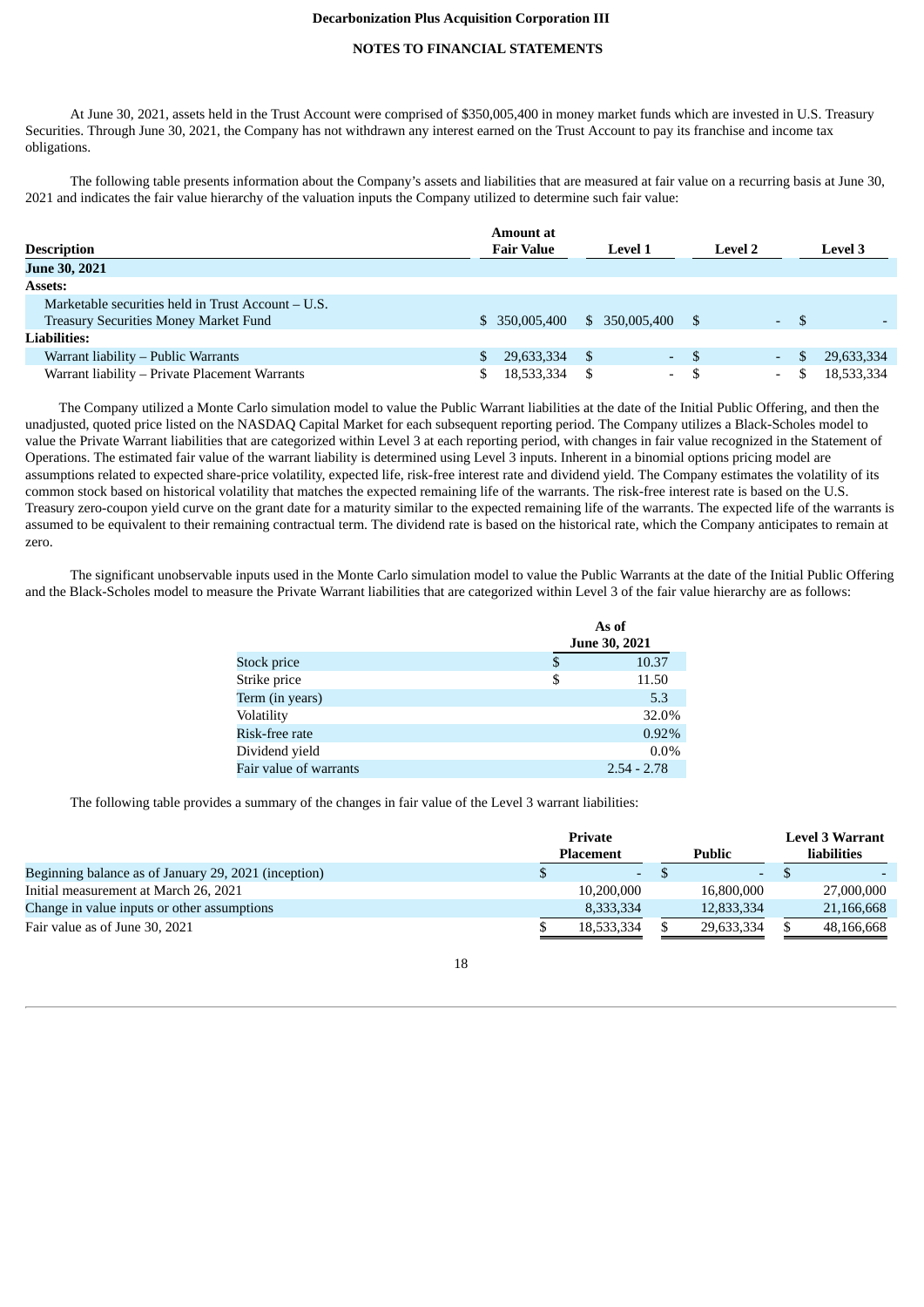## **NOTES TO FINANCIAL STATEMENTS**

The Company transferred the public warrants from Level 3 to Level 1 in the amount of \$16,800,000 at the Initial Public Offering Date during the period from January 29, 2021 (inception) to June 30, 2021.

## **Note 8 — Subsequent Events**

Management has evaluated the impact of subsequent events through the date the financial statements were issued. All subsequent events required to be disclosed are included in these financial statements.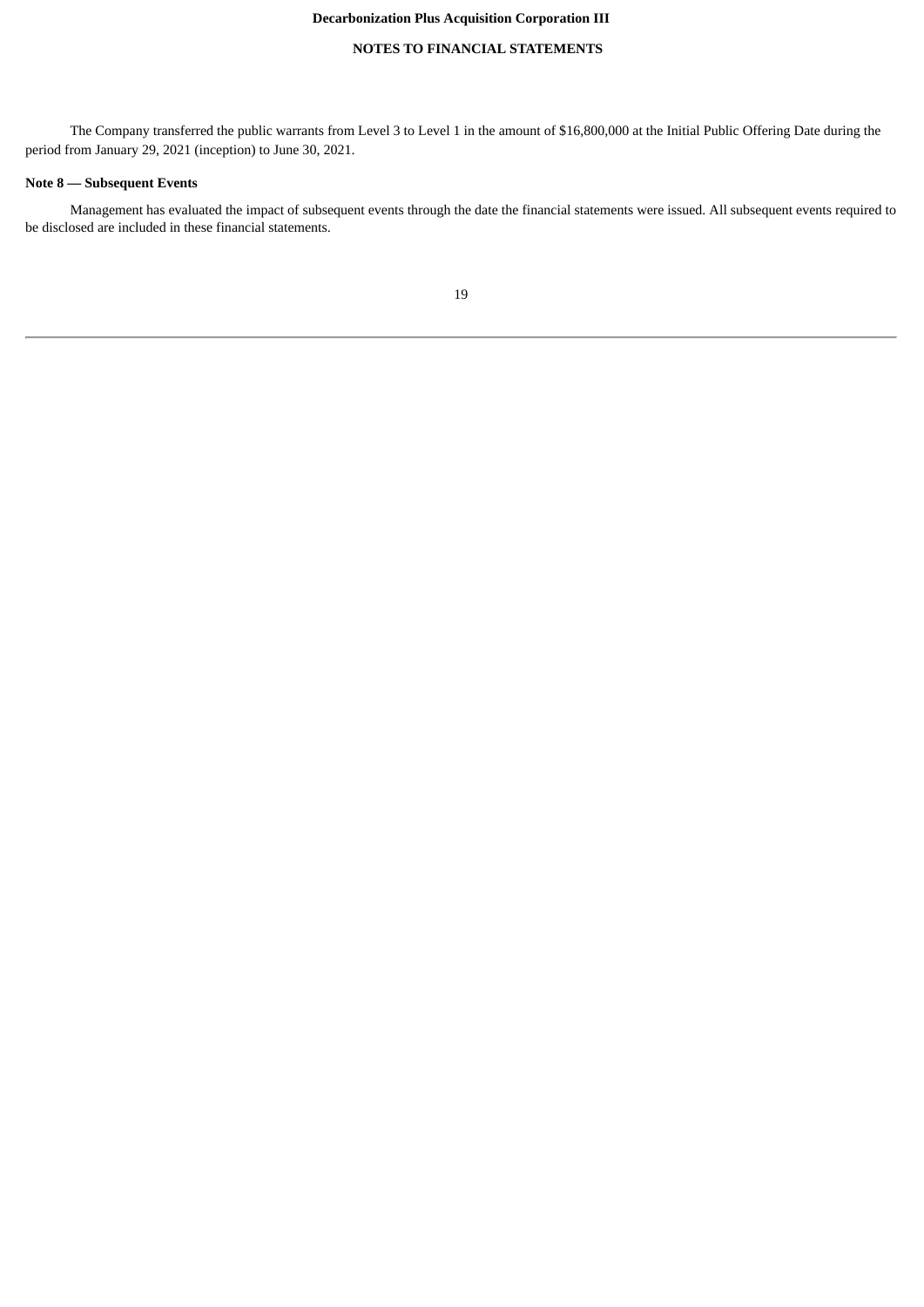#### <span id="page-20-0"></span>**Item 2. Management's Discussion and Analysis of Financial Condition and Results of Operations**

References to "DCRC," "our," "us" or "we" refer to Decarbonization Plus Acquisition Corporation III. The following discussion and analysis of DCRC's financial condition and results of operations should be read in conjunction with the unaudited financial statements and the notes thereto contained in Item 1. of this report. Certain information contained in the discussion and analysis set forth below includes forward-looking statements that involve risks and uncertainties. Our actual results may differ materially from those anticipated in these forward-looking statements as a result of many factors.

#### **Cautionary Note Regarding Forward-Looking Statements**

This Quarterly Report on Form 10-Q includes forward-looking statements within the meaning of Section 27A of the Securities Act of 1933, as amended (the "Securities Act"), and Section 21E of the Securities Exchange Act of 1934, as amended (the "Exchange Act"). We have based these forwardlooking statements on our current expectations and projections about future events. These forward-looking statements are subject to known and unknown risks, uncertainties and assumptions about us that may cause our actual results, levels of activity, performance or achievements to be materially different from any future results, levels of activity, performance or achievements expressed or implied by such forward-looking statements. In some cases, you can identify forward-looking statements by terminology such as "may," "should," "could," "would," "expect," "plan," "anticipate," "believe," "estimate, "continue," or the negative of such terms or other similar expressions. Such statements include, but are not limited to, possible business combinations and the financing thereof, and related matters, as well as all other statements other than statements of historical fact included in this Form 10-Q. Factors that might cause or contribute to such a discrepancy include, but are not limited to, those described in our other Securities and Exchange Commission ("SEC") *filings.*

### **Overview**

We are a blank check company incorporated as a Delaware corporation and formed for the purpose of effecting a merger, capital stock exchange, asset acquisition, stock purchase, reorganization or similar business combination with one or more businesses (the "initial business combination"). Our Sponsor is Decarbonization Plus Acquisition Sponsor III LLC, a Delaware limited liability company ("Sponsor") and an affiliate of Riverstone Investment Group LLC, a Delaware limited liability company, and its affiliates ("Riverstone"). Although we may pursue an acquisition opportunity in any business or industry, we intend to capitalize on the Riverstone platform to identify, acquire and operate a business in industries that may provide opportunities for attractive risk-adjusted returns in one of the multiple sectors that may advance the objectives of global decarbonization. This includes the energy and agriculture, industrials, transportation and commercial and residential sectors.

The Registration Statement for our initial public offering was declared effective on March 23, 2021 (the "Public Offering"). On March 23, 2021, we consummated the Public Offering of 35,000,000 units (the "Units") at \$10.00 per Unit, generating gross proceeds of \$350.0 million, and incurring transaction costs of approximately \$20.0 million, consisting of \$7.0 million of underwriting fees, \$12.3 million of deferred underwriting fees and approximately \$679,000 of other offering costs. The underwriters were granted a forty-five (45)-day option from the date of the final prospectus relating to the Public Offering to purchase up to 5,250,000 additional units to cover over-allotments, if any, at \$10.00 per unit, less underwriting discounts and commissions. As of June 30, 2021, the underwriters' over-allotment option has not been exercised.

Simultaneously with the consummation of the Public Offering, we consummated the sale of 6,666,667 Private Placement Warrants at a price of \$1.50 per Private Placement Warrant in a private placement to our Sponsor and independent directors, generating gross proceeds of \$10.0 million (the "Private Placement").

Approximately \$350.0 million (\$10.00 per Unit) of the net proceeds of the Public Offering and certain of the proceeds of the Private Placement was placed in a trust account (the "Trust Account") located in the United States with the Continental Stock Transfer & Trust Company, and invested only in U.S. "government securities," within the meaning set forth in Section 2(a)(16) of the Investment Company Act, with a maturity of one hundred eighty-five (185) days or less, or in money market funds meeting the conditions of paragraphs (d)(1), (d)(2), (d)(3) and (d)(4) of Rule 2a-7 under the Investment Company Act, which invest only in direct U.S. government treasury obligations, as determined by the Company, until the earlier of: (i) the completion of our initial business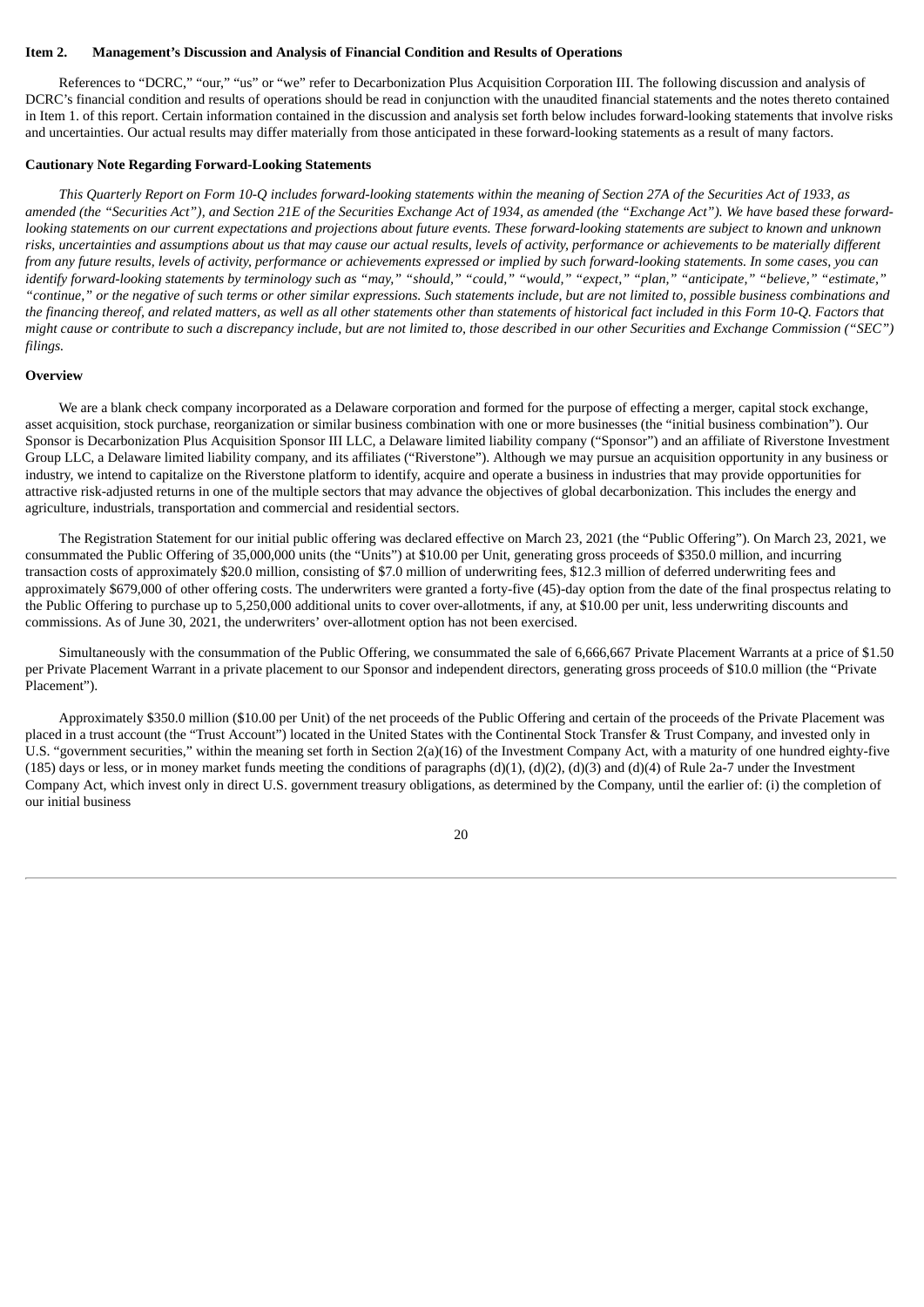combination and (ii) the distribution of the Trust Account as otherwise permitted under our amended and restated certificate of incorporation.

If we are unable to complete an initial business combination within twenty-four (24) months from the closing of the Public Offering, or March 26, 2023, we will (i) cease all operations except for the purpose of winding up, (ii) as promptly as reasonably possible but not more than ten (10) business days thereafter, redeem the public shares, at a per-share price, payable in cash, equal to the aggregate amount then on deposit in the Trust Account, including interest earned on the funds held in the Trust Account and not previously released to us to pay our franchise and income taxes (less up to \$100,000 of interest to pay dissolution expenses and net of taxes payable), divided by the number of then-outstanding public shares, which redemption will completely extinguish public stockholders' rights as stockholders (including the right to receive further liquidating distributions, if any), subject to applicable law, and (iii) as promptly as reasonably possible following such redemption, subject to the approval of our remaining stockholders and our board of directors, dissolve and liquidate, subject in each case to our obligations under Delaware law to provide for claims of creditors and the requirements of other applicable law.

## **Proposed Business Combination**

### *Business Combination Agreement*

On June 15, 2021, DCRC, DCRC Merger Sub Inc., a Delaware corporation and wholly owned subsidiary of the DCRC ("Merger Sub"), and Solid Power, Inc., a Colorado corporation (the "Company"), entered into a business combination agreement and plan of reorganization (the "Business Combination Agreement," and the transactions contemplated thereby, the "Business Combination"), pursuant to which Merger Sub will be merged with and into the Company (the "Merger," together with the other transactions related thereto, the "Proposed Transactions"), with the Company surviving the Merger as a wholly owned subsidiary of DCRC.

#### *Registration Rights Agreement*

In connection with the closing of the Business Combination (the "Closing"), that certain Registration Rights Agreement dated March 23, 2021 (the "IPO Registration Rights Agreement") will be amended and restated and DCRC, certain persons and entities holding securities of DCRC prior to the Closing (the "Initial Holders") and certain persons and entities receiving DCRC Class A Common Stock pursuant to the Merger (the "New Holders" and together with the Initial Holders, the "Reg Rights Holders") will enter into that amended and restated IPO Registration Rights Agreement attached as an exhibit to the Business Combination Agreement (the "Registration Rights Agreement"). Pursuant to the Registration Rights Agreement, DCRC will agree that, within thirty (30) days after the Closing, DCRC will file with the SEC (at DCRC's sole cost and expense) a registration statement registering the resale of certain securities held by or issuable to the Reg Rights Holders (the "Resale Registration Statement"), and DCRC will use its reasonable best efforts to have the Resale Registration Statement declared effective as promptly as reasonably practicable after the filing thereof. In certain circumstances, the Reg Rights Holders can demand the Company's assistance with underwritten offerings and block trades, and the Reg Rights Holders will be entitled to certain piggyback registration rights.

#### *Stockholder Support Agreement*

In connection with the execution of the Business Combination Agreement, on June 15, 2021, DCRC and certain stockholders of the Company entered into a Stockholder Support Agreement (the "Stockholder Support Agreement") pursuant to which, among other things, such stockholders agreed to vote all of their shares of Company Common Stock and Company Preferred Stock in favor of the approval and adoption of the Proposed Transactions, including agreeing to execute the Written Consent within five (5) business days of the Registration Statement becoming effective. Additionally, such stockholders have agreed, among other things, not to, prior to the Effective Time, (a) transfer any of their shares of Company Common Stock and Company Preferred Stock (or enter into any arrangement with respect thereto), subject to certain customary exceptions, or (b) enter into any voting arrangement that is inconsistent with the Stockholder Support Agreement.

Such stockholders and certain other stockholders also agreed not to transfer any of their shares of DCRC Class A Common Stock received in the Merger, or upon exercise of Assumed Warrants, Exchanged Options or Exchanged Restricted Stock received in the Merger, for a period of the shorter of (i) six (6) months following the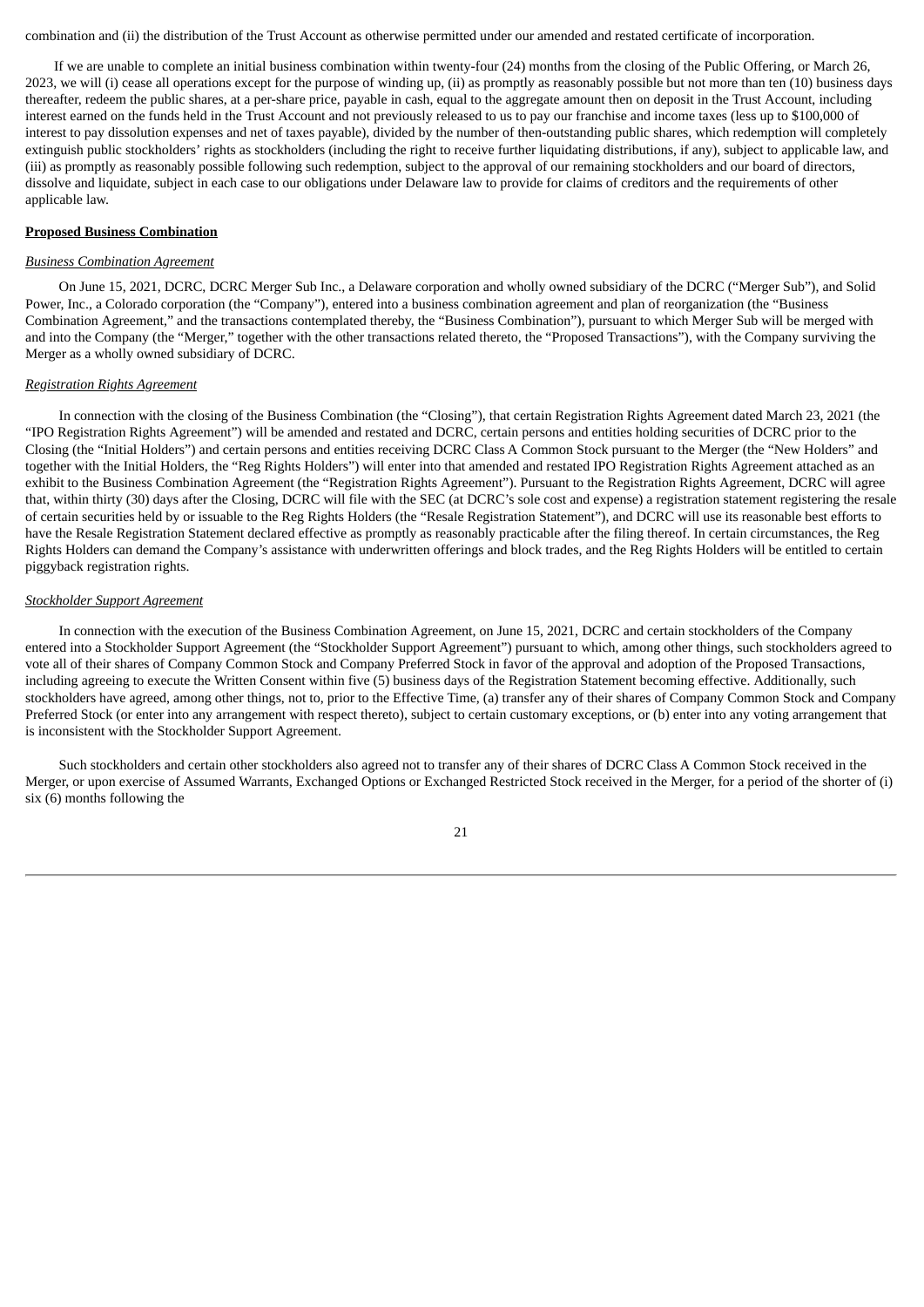Closing and (ii) the termination, expiration or waiver of the lock-up period covering the Sponsor's DCRC Class A Common Stock, subject to certain customary exceptions. Such restrictions on transfer will be set forth in the bylaws DCRC will adopt in connection with Closing, which will apply to all investors of the Company that receive securities of DCRC in connection with Merger; provided, however, the Company agreed in the Stockholder Support Agreement that any waiver or termination of such lock-up period with respect to the DCRC Class A Common Stock held by BMW Holding B.V., Ford Motor Company, Volta Energy Storage Fund I, LP, Volta SPV SPW, LLC, Volta SPW Co-Investment, LP or any of their respective affiliates (the "Covered Group") shall be deemed to be a proportional waiver or termination of the lock-up period with respect to the DCRC Class A Common Stock owned by the other members of the Covered Group.

#### *Sponsor Letter*

In connection with the execution of the Business Combination Agreement, on June 15, 2021, the Sponsor and certain directors of DCRC entered into a letter agreement with the Company and DCRC (the "Sponsor Letter"), pursuant to which, among other things, the Sponsor such directors agreed to (i) waive the anti-dilution rights set forth in the DCRC Charter with respect to shares of DCRC's Class B common stock, par value \$0.0001 per share

(the "Founder Shares"), held by them, (ii) comply with the lock-up provisions in the Letter Agreement, dated March 23, 2021, by and among DCRC, the Sponsor and DCRC's directors and officers and (iii) vote all the shares of DCRC Class A Common Stock and Founder Shares held by them in favor of the adoption and approval of the Business Combination Agreement and the Business Combination.

#### *Subscription Agreements*

In connection with the execution of the Business Combination Agreement, on June 15, 2021, DCRC and the Company entered into separate subscription agreements (collectively, the "Subscription Agreements") with a number of investors (collectively, the "Subscribers"), pursuant to which the Subscribers agreed to purchase, and DCRC agreed to sell to the Subscribers, an aggregate of 16,500,000 shares of DCRC Class A Common Stock (the "PIPE Shares"), for a purchase price of \$10.00 per share and an aggregate purchase price of \$165,000,000, in a private placement (the "PIPE").

The closing of the sale of the PIPE Shares pursuant to the Subscription Agreements is contingent upon, among other customary closing conditions, the concurrent consummation of the Proposed Transactions. The purpose of the PIPE is to raise additional capital for use by the combined company following the Closing.

Pursuant to the Subscription Agreements, DCRC agreed that, within thirty (30) calendar days after the Closing, DCRC will file with the SEC (at DCRC's sole cost and expense) a registration statement registering the resale of the PIPE Shares (the "PIPE Resale Registration Statement"), and DCRC will use its commercially reasonable efforts to have the PIPE Resale Registration Statement declared effective as soon as practicable after the filing thereof.

The offering of the securities of DCRC that may be issued in connection with the Subscription Agreements has not been registered under the Securities Act in reliance on the exemption from registration provided by Section 4(a)(2) of the Securities Act.

#### **Results of Operations**

Our only activities from January 29, 2021 (inception) to June 30, 2021 related to our formation and the Public Offering, as well as due diligence costs incurred to identify a target company for a potential business combination. We expect to incur increased expenses as a result of being a public company (for legal, financial reporting, accounting and auditing compliance), as well as costs in the pursuit of our acquisition plans.

For the three (3) months ended June 30, 2021, we had a net loss of approximately \$23.2 million, which consisted of approximately \$1.8 million in general and administrative expenses, including due diligence costs incurred in the pursuit of our acquisition plans, \$83,000 in franchise taxes and \$21.3 million due to the change in the fair value of warrant liabilities.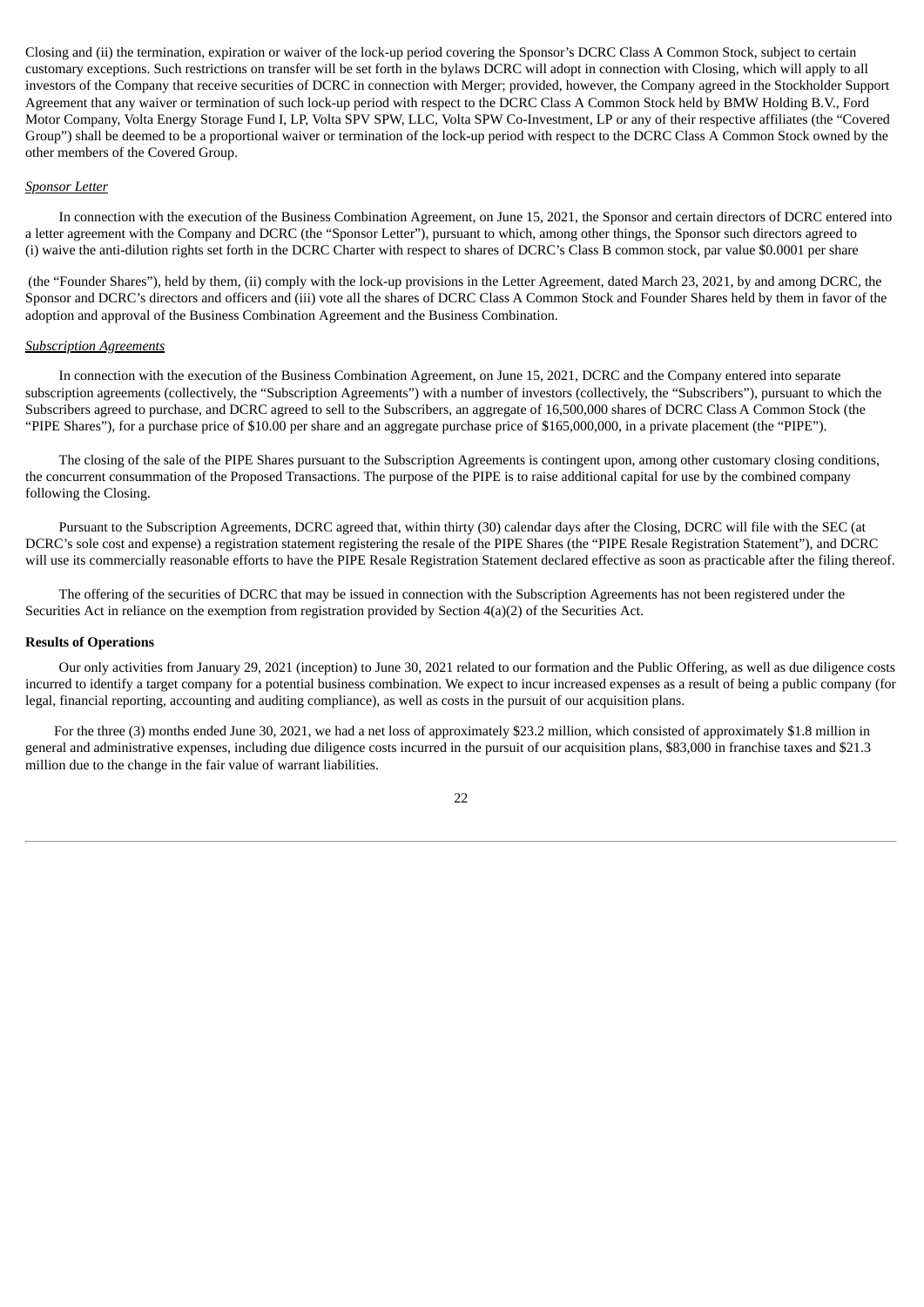For the period from January 29, 2021 (inception) through June 30, 2021, we had a net loss of approximately \$24.2 million, which consisted of approximately \$2.0 million in general and administrative expenses, including due diligence costs incurred in the pursuit of our acquisition plans, \$83,000 in franchise taxes, \$1.0 million of offering costs allocated to warrant liabilities offset by \$21.2 million due to the change in the fair value of warrant liabilities.

## **Liquidity and Capital Resources**

Our liquidity needs up to the Public Offering were satisfied through receipt of a \$25,000 capital contribution from our Sponsor in exchange for the issuance of the Founder Shares to our Sponsor and a loan from our Sponsor for an aggregate amount of \$300,000 to cover organizational expenses and expenses related to the Public Offering pursuant to a promissory note (the "Note"). As of June 30, 2021, no amount has been drawn down or is outstanding under the Note. Subsequent to the consummation of the Public Offering, our liquidity needs have been satisfied through the net proceeds of approximately \$1.1 million from the Private Placement held outside of the Trust Account.

In addition, in the short term and long term, in connection with a business combination, our Sponsor or an affiliate of our Sponsor, or certain of our officers and directors may, but are not obligated to, loan us funds as may be required. As of June 30, 2021, there were no amounts outstanding under any working capital loans.

## *Registration Rights*

The holders of the Founder Shares, Private Placement Warrants and warrants that may be issued upon conversion of working capital loans, if any, and any shares of Class A common stock issuable upon the exercise of the Private Placement Warrants and warrants that may be issued upon conversion of working capital loans and upon conversion of the Founder Shares will be entitled to registration rights pursuant to a registration rights agreement. These holders will be entitled to certain demand and "piggyback" registration rights. We will bear the expenses incurred in connection with the filing of any such registration statements.

### *Underwriting Agreement*

The underwriters were entitled to an underwriting discount of \$0.20 per unit, or \$7.0 million in the aggregate, paid upon closing of the Public Offering.

In addition, \$0.35 per unit, or approximately \$12.3 million in the aggregate, will be payable to the underwriters for deferred underwriting commissions. The deferred fee will become payable to the underwriters from the amounts held in the Trust Account solely in the event that we complete a business combination, subject to the terms of the underwriting agreement.

#### *Administrative Services Agreement*

Commencing on the date that our securities were first listed on the NASDAQ Capital Market and continuing until the earlier of our consummation of an initial business combination or our liquidation, we have agreed to pay an affiliate of our Sponsor a total of \$10,000 per month for office space, utilities, secretarial support and administrative services. We recorded an aggregate of \$31,935 for the period from January 29, 2021 (inception) to June 30, 2021, in general and administrative expenses in connection with the related agreement in the accompanying statement of operations.

We recorded an aggregate of approximately \$31,935 in related party expenses which were paid in full at June 30, 2021.

## **Critical Accounting Policies**

The preparation of financial statements and related disclosures in conformity with accounting principles generally accepted in the United States of America requires management to make estimates and assumptions that affect the reported amounts of assets and liabilities, disclosure of contingent assets and liabilities at the date of the financial statements, and expenses during the periods reported. Actual results could materially differ from those estimates. We have identified the following critical accounting policies:

*Warrant Liabilities*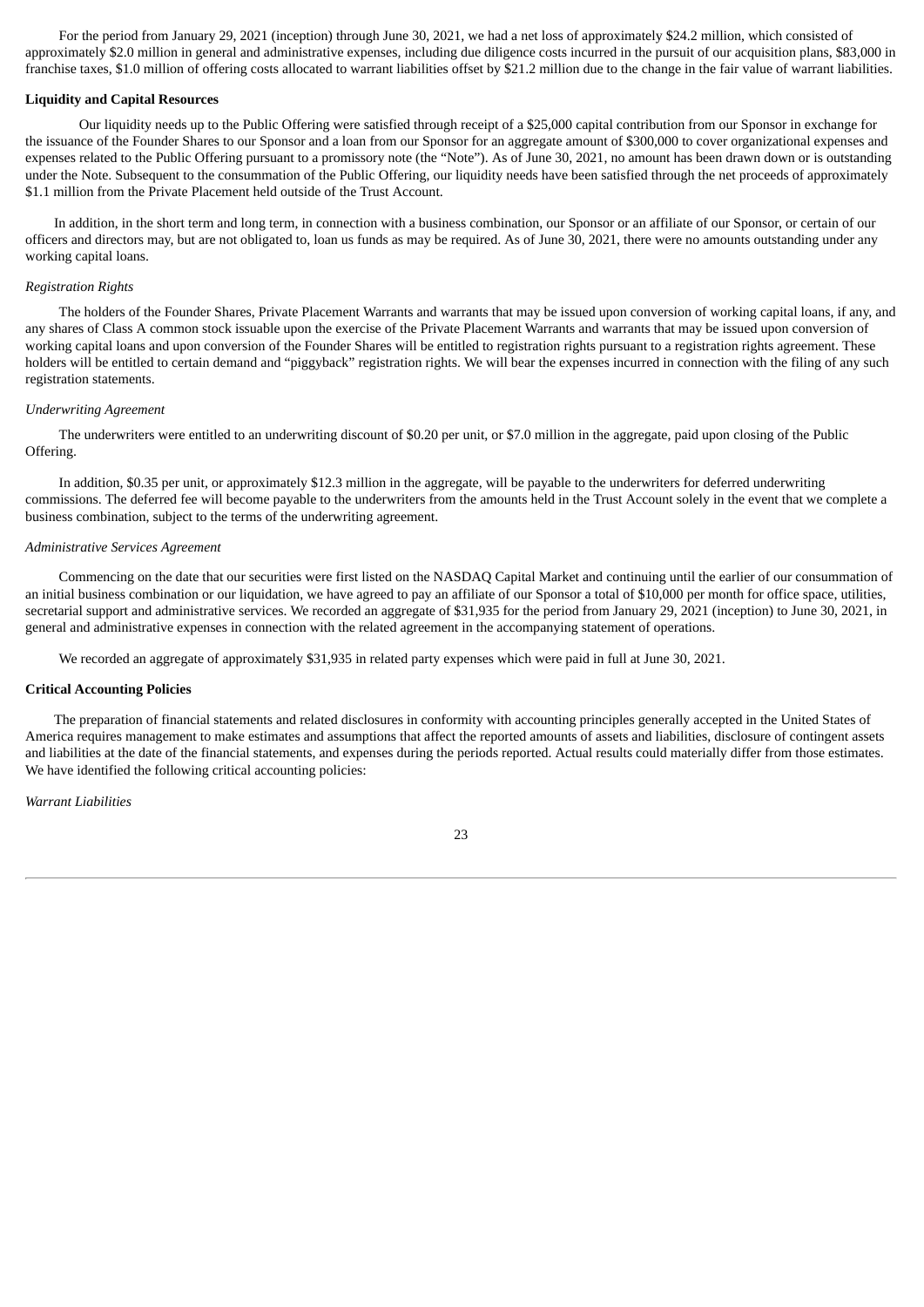We account for the warrants issued in connection with our initial public offering in accordance with Accounting Standards Codification ("ASC") 815-40, *Derivatives and Hedging—Contracts in Entity's Own Equity* ("ASC 815"), under which the warrants do not meet the criteria for equity classification and must be recorded as liabilities. As the warrants meet the definition of a derivative as contemplated in ASC 815, the warrants are measured at fair value at inception and at each reporting date in accordance with ASC 820, *Fair Value Measurement*, with changes in fair value recognized in the Statements of Operations in the period of change.

#### *Common stock subject to possible redemption*

We account for the Class A common stock subject to possible redemption in accordance with the guidance in ASC 480, *Distinguishing Liabilities from Equity*. Class A common stock subject to mandatory redemption are classified as a liability instrument and are measured at fair value. Conditionally redeemable common stock (including common stock that feature redemption rights that are either within the control of the holder or subject to redemption upon the occurrence of uncertain events not solely within DCRC's control) are classified as temporary equity. At all other times, common stock are classified as stockholders' equity. The Company's common stock features certain redemption rights that are considered to be outside of DCRC's control and subject to occurrence of uncertain future events.

### **Impact of COVID-19**

Our Sponsor continues to evaluate the impact of the COVID-19 pandemic and has concluded that while it is reasonably possible that the virus could have a negative effect on our financial position, results of operations and/or search for a target company, the specific impact is not readily determinable as of the balance date.

## **Recent Accounting Pronouncements**

We do not believe that any recently issued, but not yet effective, accounting pronouncements, if currently adopted, would have a material impact on our financial statements.

#### **Off-Balance Sheet Arrangements**

As of the date of this Quarterly Report, we did not have any off-balance sheet arrangements as defined in Item 303(a)(4)(ii) of Regulation S-K.

## **JOBS Act**

On April 5, 2012, the Jumpstart Our Business Startups Act of 2012 (the "JOBS Act") was signed into law. The JOBS Act contains provisions that, among other things, relax certain reporting requirements for qualifying public companies. We qualify as an "emerging growth company" under the JOBS Act and are allowed to comply with new or revised accounting pronouncements based on the effective date for private (not publicly traded) companies. We elected to delay the adoption of new or revised accounting standards, and as a result, we may not comply with new or revised accounting standards on the relevant dates on which adoption of such standards is required for non-emerging growth companies. As a result, our financial statements may not be comparable to companies that comply with new or revised accounting pronouncements as of public company effective dates.

As an "emerging growth company," we are not required to, among other things, (i) provide an auditor's attestation report on our system of internal controls over financial reporting, (ii) provide all of the compensation disclosure that may be required of non-emerging growth public companies, (iii) comply with any requirement that may be adopted by the Public Company Accounting Oversight Board regarding mandatory audit firm rotation or a supplement to the auditor's report providing additional information about the audit and the financial statements (auditor discussion and analysis), and (iv) disclose comparisons of the CEO's compensation to median employee compensation. These exemptions will apply for a period of five (5) years following the completion of our Public Offering or until we otherwise no longer qualify as an "emerging growth company."

## <span id="page-24-0"></span>**Item 3. Quantitative and Qualitative Disclosures About Market Risk**

We are a smaller reporting company as defined in Rule 12b-2 under the Exchange Act. As a result, pursuant to Item 305(e) of Regulation S-K, we are not required to provide the information required by this Item.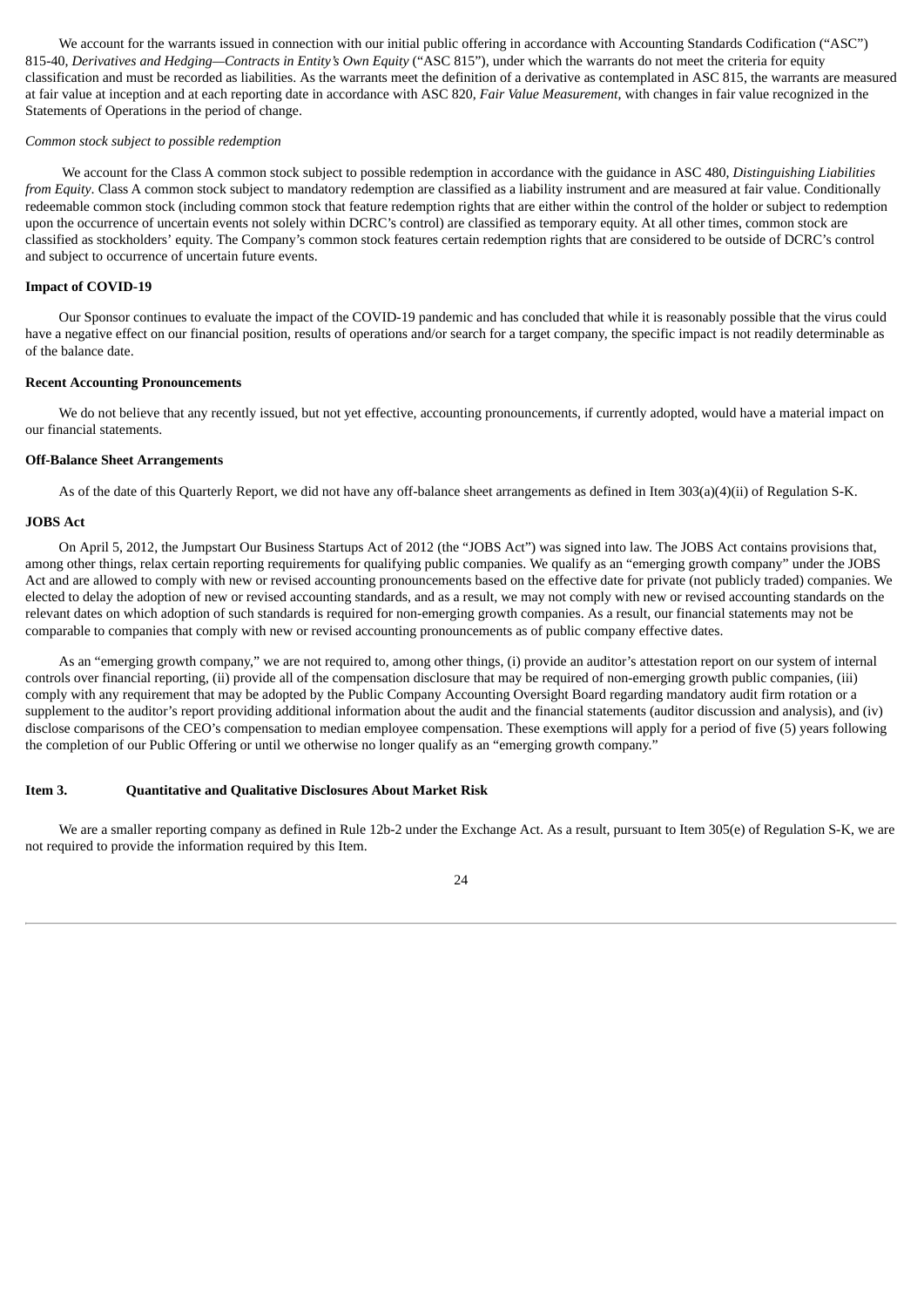### <span id="page-25-0"></span>**Item 4. Controls and Procedures**

#### *Evaluation of Disclosure Controls and Procedures*

Disclosure controls and procedures are controls and other procedures that are designed to ensure that information required to be disclosed in our reports filed or submitted under the Exchange Act is recorded, processed, summarized and reported within the time periods specified in the SEC's rules and forms. Disclosure controls and procedures include, without limitation, controls and procedures designed to ensure that information required to be disclosed in company reports filed or submitted under the Exchange Act is accumulated and communicated to management, including our Chief Executive Officer and Chief Financial Officer, to allow timely decisions regarding required disclosure.

Under the supervision and with the participation of our management, including our principal executive officer and principal financial officer, we conducted an evaluation of the effectiveness of our disclosure controls and procedures as of the fiscal quarter ended June 30, 2021, as such term is defined in Rules 13a-15(e) and 15d-15(e) under the Exchange Act. Based on this evaluation, our principal executive officer and principal financial officer concluded that because of a material weakness in our internal control over financial reporting related to the reclassification of our warrants and other accounting matters described in our Quarterly Report on Form 10-Q for the fiscal quarter ended March 31, 2021, as filed with the SEC on June 4, 2021, our disclosure controls and procedures were not effective as of June 30, 2021. In light of this material weakness, we performed additional analysis as deemed necessary to ensure that our unaudited interim financial statements were prepared in accordance with U.S. generally accepted accounting principles. Accordingly, management believes that the unaudited condensed financial statements included in this Quarterly Report on Form 10-Q present fairly in all material respects our financial position, results of operations and cash flows for the period presented.

#### *Changes in Internal Control over Financial Reporting*

On April 12, 2021, the Acting Director of the Division of Corporation Finance and Acting Chief Accountant of the SEC (the "SEC Staff") issued a statement entitled "Staff Statement on Accounting and Reporting Considerations for Warrants Issued by Special Purpose Acquisition Companies ("SPACs")" (the "SEC Staff Statement"). In the SEC Staff Statement, the SEC Staff expressed its view that certain terms and conditions common to SPAC warrants may require the warrants to be classified as liabilities on the SPAC's balance sheet as opposed to equity, in accordance with ASC 815. Since issuance on March 26, 2021, the DCRC's warrants, which include (i) 11,666,667 redeemable warrants included as a part of the Units issued by DCRC in the Public Offering (the "Public Warrants") and (ii) 6,666,667 Private Placement Warrants (together with the Public Warrants, the "Warrants"), were accounted for as equity within DCRC's financial statements.

Other than as described herein, during the most recently completed fiscal quarter, there has been no change in our internal control over financial reporting that has materially affected, or is reasonably likely to materially affect, our internal control over financial reporting as the circumstances leading to the revision of the financial statements were not yet identified. After consideration of the guidance in the SEC Staff Statement, DCRC concluded that the Warrants should be accounted for as a liability and measured at fair value with changes in fair value for each period reported in the DCRC's statement of operations. DCRC has reflected this revision as a correction in DCRC's financial statements as of and for the period from January 29, 2021 (inception) to March 31, 2021.

In light of the Restatement of our financial statements, we enhanced our processes to identify and appropriately apply applicable accounting requirements to better evaluate and understand the nuances of the complex accounting standards that apply to our financial statements. We have provided enhanced access to accounting literature, research materials and documents, performed an analysis to ensure that our financial statements are in accordance with generally accepted accounting principles and increased communication among our personnel and third-party professionals with whom we consult regarding complex accounting applications. The elements of our remediation plan continue to be accomplished over time, and we can offer no assurance that these initiatives will ultimately have the intended effects. As of June 30, 2021, this has not been fully remediated.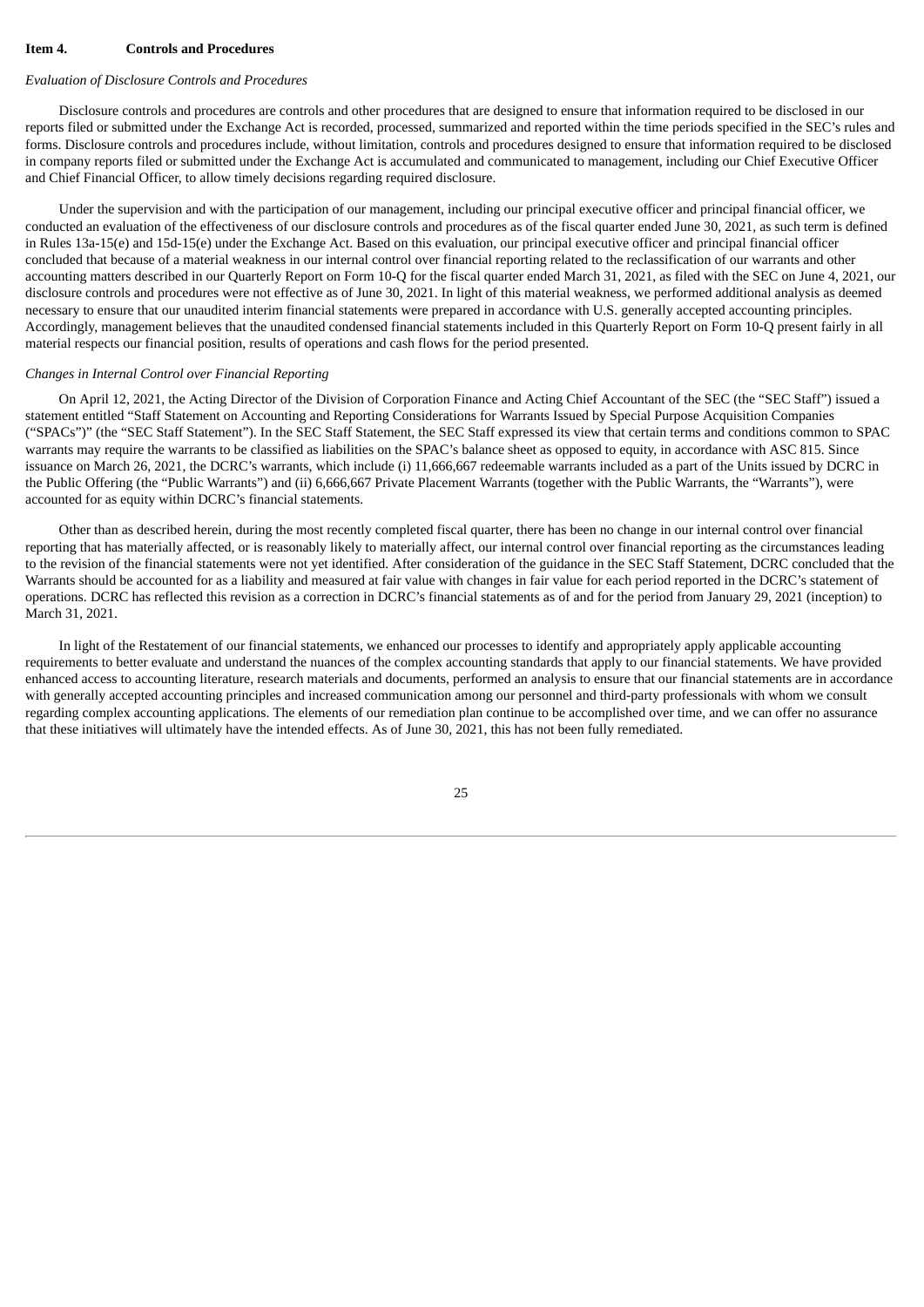## <span id="page-26-0"></span>**Item 1. Legal Proceedings**

<span id="page-26-2"></span><span id="page-26-1"></span>None.

## **Item 1A. Risk Factors**

In addition to the other information set forth in this Quarterly Report on Form 10-Q, you should carefully consider the risks discussed in our final prospectus filed with the SEC on March 25, 2021 ("Final Prospectus"). Additional risks and uncertainties not currently known to us or that we currently deem to be immaterial also may materially adversely affect our business, financial condition or future results. There have been no material changes in the risk factors discussed our Final Prospectus except as described below.

## Our Warrants are accounted for as liabilities and the changes in value of our Warrants could have a material effect on our financial results.

On April 12, 2021, the SEC Staff issued the SEC Staff Statement, which focused on certain settlement terms and provisions related to certain tender offers following a business combination, which terms are similar to those contained in the warrant agreement governing our Warrants. As a result of the SEC Staff Statement, we reevaluated the accounting treatment of our Warrants and determined to classify the Warrants as derivative liabilities measured at fair value, with changes in fair value each period reported in earnings.

As a result, included on our balance sheet as of June 30, 2021 are derivative liabilities related to the embedded features contained within our Warrants. ASC 815 provides for the remeasurement of the fair value of such derivatives at each balance sheet date, with a resulting non-cash gain or loss related to the change in the fair value being recognized in earnings in the statement of operations. As a result of the recurring fair value measurement, our financial statements and results of operations may fluctuate quarterly, based on factors which are outside of our control. Due to the recurring fair value measurement, we expect that we will recognize non-cash gains or losses on our Warrants each reporting period and that the amount of such gains or losses could be material.

## **Item 2. Unregistered Sales of Equity Securities and Use of Proceeds**

<span id="page-26-3"></span>All recent unregistered sales of securities have been previously reported.

## **Item 3. Defaults Upon Senior Securities**

<span id="page-26-5"></span><span id="page-26-4"></span>None.

## **Item 4. Mine Safety Disclosures**

<span id="page-26-6"></span>Not applicable.

## **Item 5. Other Information**

None.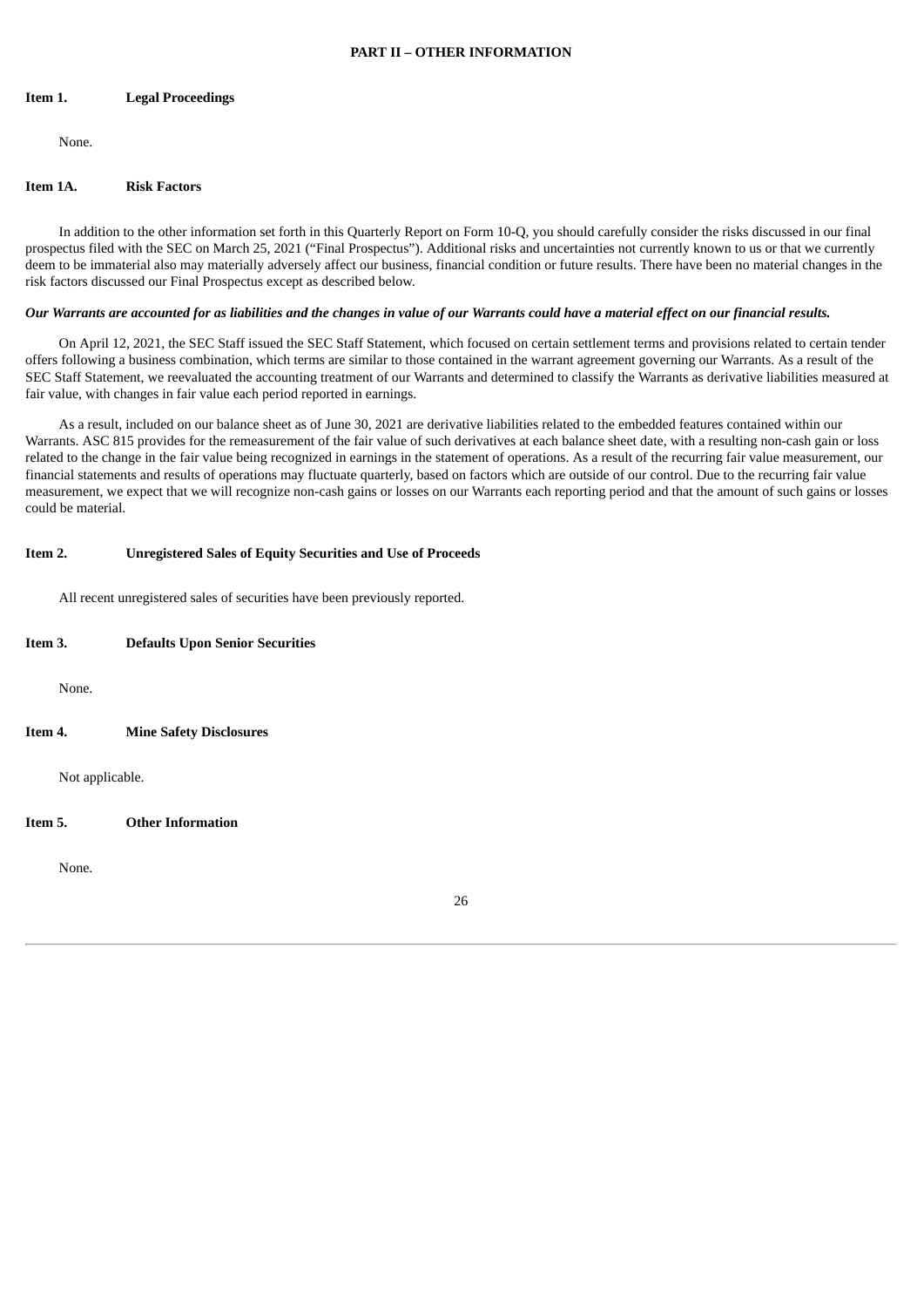<span id="page-27-0"></span>

| Item 6.                                  | <b>Exhibits</b>                                                                                                                                                                                                                                                                                                                                        |
|------------------------------------------|--------------------------------------------------------------------------------------------------------------------------------------------------------------------------------------------------------------------------------------------------------------------------------------------------------------------------------------------------------|
| <b>Exhibit</b><br><b>Number</b>          | <b>Description</b>                                                                                                                                                                                                                                                                                                                                     |
|                                          | Business Combination Agreement and Plan of Reorganization, dated as of June 15, 2021, by and among DCRC, Merger Sub and the<br>Company (incorporated by reference to Exhibit 2.1 to the DCRC's Current Report on Form 8-K (File No. 001-40284) filed with the<br><b>SEC on June 15, 2021)</b>                                                          |
| $2.1*$                                   |                                                                                                                                                                                                                                                                                                                                                        |
| 3.1                                      | Amended and Restated Certificate of Incorporation of Decarbonization Plus Acquisition Corporation III (incorporated by reference to<br>Exhibit 3.1 to DCRC's Current Report on Form 8-K (File No. 001-40284) filed with the SEC on March 26, 2021)                                                                                                     |
| 3.2                                      | Bylaws of Decarbonization Plus Acquisition Corporation III (incorporated by reference to Exhibit 3.3 to DCRC's Registration<br>Statement on Form S-1 (File No. 333-253094) filed with the SEC on February 12, 2021)                                                                                                                                    |
| 4.1                                      | Specimen Unit Certificate (incorporated by reference to Exhibit 4.1 to DCRC's Registration Statement on Form S-1 (File No. 333-<br>253094) filed with the SEC on February 12, 2021)                                                                                                                                                                    |
| 4.2                                      | Specimen Class A Common Stock Certificate (incorporated by reference to Exhibit 4.2 to DCRC's Registration Statement on Form S-1<br>(File No. 333-253094) filed with the SEC on February 12, 2021).                                                                                                                                                    |
| 4.3                                      | Specimen Warrant Certificate (incorporated by reference to Exhibit 4.3 to DCRC's Registration Statement on Form S-1 (File No. 333-<br>253094) filed with the SEC on February 12, 2021)                                                                                                                                                                 |
| 4.4                                      | Warrant Agreement, dated March 23, 2021, between Decarbonization Plus Acquisition Corporation III and Continental Stock Transfer<br>& Trust Company, as warrant agent (incorporated by reference to Exhibit 4.1 to the DCRC's Current Report on Form 8-K (File No.<br>001-40284) filed with the SEC on March 26, 2021)                                 |
| 10.1                                     | Stockholder Support Agreement, dated as of June 15, 2021, by and among the DCRC, the Company and the stockholders of the<br>Company named therein (incorporated by reference to Exhibit 10.1 to DCRC's Current Report on Form 8-K (File No. 001-40284) filed<br>with the SEC on June 15, 2021)                                                         |
|                                          | Sponsor Letter, dated as of June 15, 2021, by and among the Sponsor, certain directors of DCRC, DCRC and the Company<br>(incorporated by reference to Exhibit 10.2 to DCRC's Current Report on Form 8-K (File No. 001-40284) filed with the SEC on June<br>15, 2021)                                                                                   |
| 10.2<br>31.1                             | Certification of Chief Executive Officer required by Rule 13a-14(a) or Rule 15d-14(a)                                                                                                                                                                                                                                                                  |
| 31.2                                     | Certification of Chief Financial Officer required by Rule 13a-14(a) or Rule 15d-14(a)                                                                                                                                                                                                                                                                  |
| 32.1                                     | Certification of Chief Executive Officer required by Rule 13a-14(b) or Rule 15d-14(b) and 18 U.S.C. 1350                                                                                                                                                                                                                                               |
| 32.2                                     | Certification of Chief Financial Officer required by Rule 13a-14(b) or Rule 15d-14(b) and 18 U.S.C. 1350                                                                                                                                                                                                                                               |
| 101.INS<br>101.SCH<br>101.CAL<br>101.DEF | Inline XBRL Instance Document - the instance document does not appear in the Interactive Data File because XBRL tags are<br>embedded within the Inline XBRL document.<br>Inline XBRL Taxonomy Extension Schema Document<br>Inline XBRL Taxonomy Extension Calculation Linkbase Document<br>Inline XBRL Taxonomy Extension Definition Linkbase Document |
| 101.LAB                                  | Inline XBRL Taxonomy Extension Label Linkbase Document                                                                                                                                                                                                                                                                                                 |
| 101.PRE<br>104                           | Inline XBRL Taxonomy Extension Presentation Linkbase Document<br>Cover Page Interactive Data File (embedded within the Inline XBRL document)                                                                                                                                                                                                           |

 $\overline{\phantom{a}}$  . The contract of  $\overline{\phantom{a}}$ \*Certain schedules have been omitted pursuant to Item 601(a)(5) of Regulation S-K. A copy of any omitted schedule will be furnished to the SEC upon request.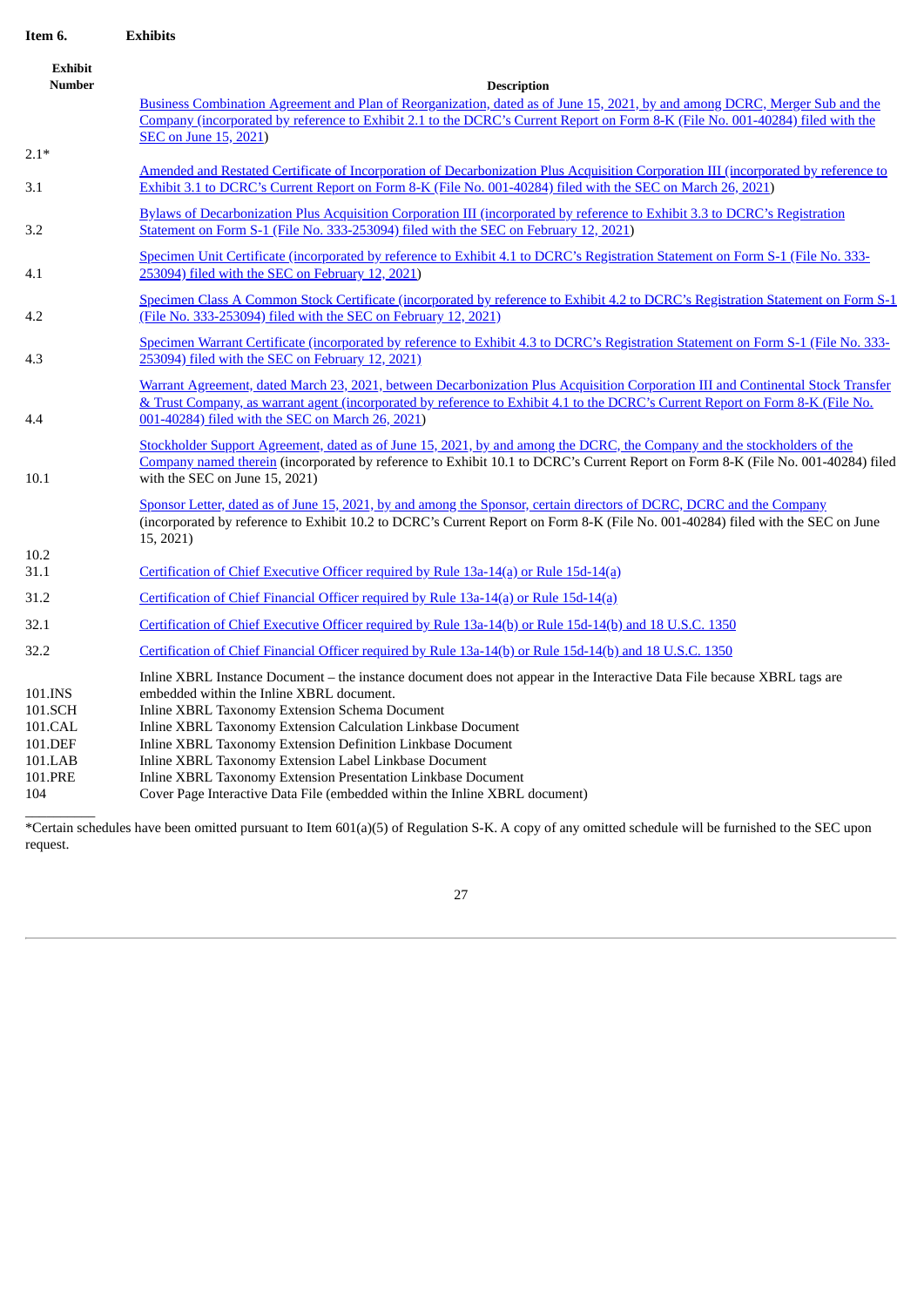<span id="page-28-0"></span>Pursuant to the requirements of the Securities Exchange Act of 1934, the registrant has duly caused this report to be signed on its behalf by the undersigned thereunto duly authorized.

## **DECARBONIZATION PLUS ACQUISITION CORPORATION III**

Date: August 16, 2021 By: /s/ Erik Anderson Name: /s/ Erik Anderson Name: /s/ Erik Anderson Name: Erik Anderson<br>Title: Chief Executiv Chief Executive Officer (Principal Executive Officer)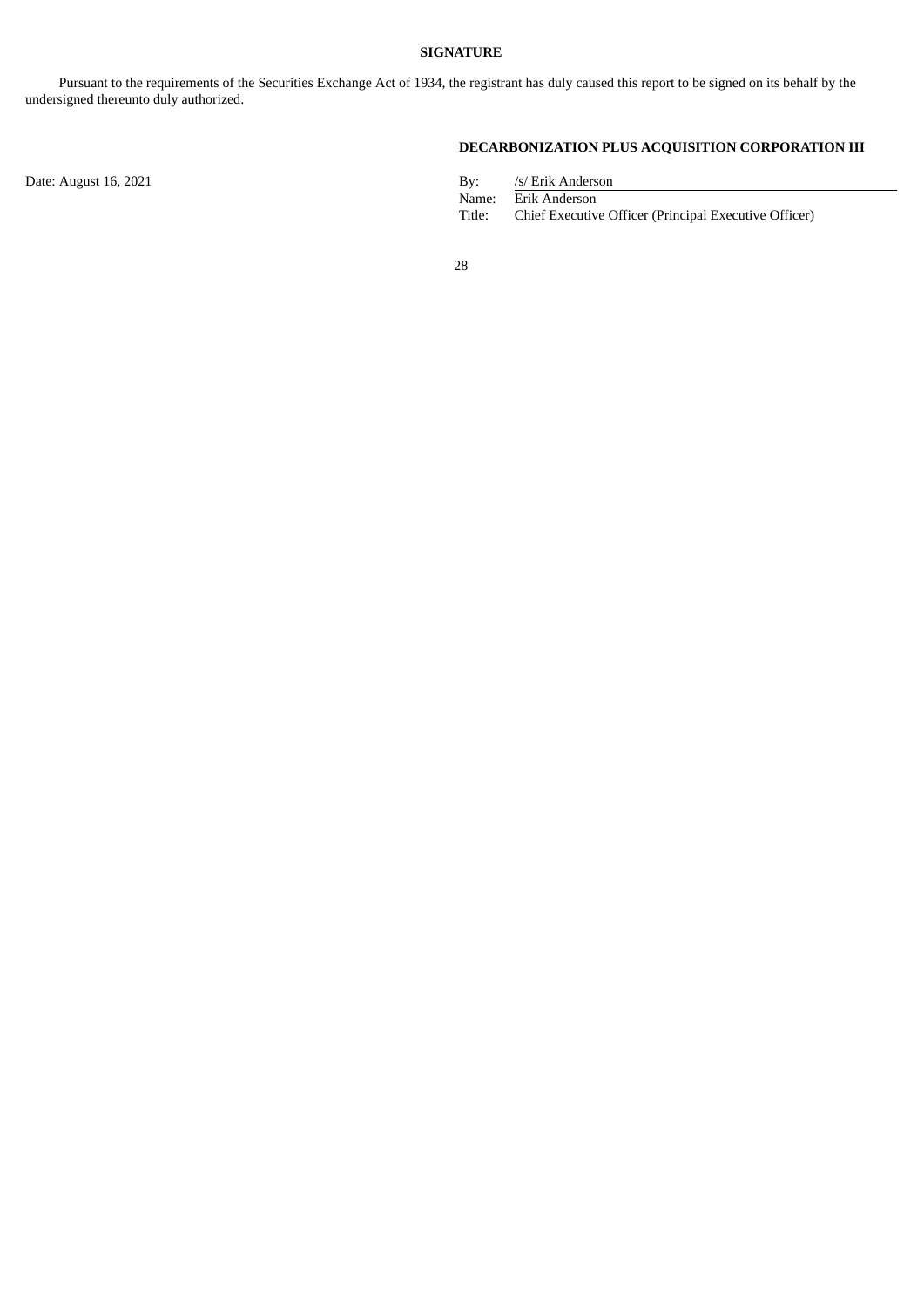## **CERTIFICATION PURSUANT TO**

## <span id="page-29-0"></span>**RULES 13a-14(a) AND 15d-14(a) UNDER THE SECURITIES EXCHANGE ACT OF 1934, AS ADOPTED PURSUANT TO SECTION 302 OF THE SARBANES-OXLEY ACT OF 2002**

I, Erik Anderson, certify that:

- 1. I have reviewed this Quarterly Report on Form 10-Q of Decarbonization Plus Acquisition Corporation III for the quarterly period ended June 30, 2021;
- 2. Based on my knowledge, this report does not contain any untrue statement of a material fact or omit to state a material fact necessary to make the statements made, in light of the circumstances under which such statements were made, not misleading with respect to the period covered by this report;
- 3. Based on my knowledge, the financial statements, and other financial information included in this report, fairly present in all material respects the financial condition, results of operations and cash flows of the registrant as of, and for, the periods presented in this report;
- 4. The registrant's other certifying officer and I are responsible for establishing and maintaining disclosure controls and procedures (as defined in Exchange Act Rules 13a-15(e) and 15d-15(e)) for the registrant and have:
	- (a) Designed such disclosure controls and procedures, or caused such disclosure controls and procedures to be designed under our supervision, to ensure that material information relating to the registrant, including its consolidated subsidiaries, is made known to us by others within those entities, particularly during the period in which this report is being prepared;
	- (b) [omitted];
	- (c) Evaluated the effectiveness of the registrant's disclosure controls and procedures and presented in this report our conclusions about the effectiveness of the disclosure controls and procedures, as of the end of the period covered by this report based on such evaluation; and
	- (d) Disclosed in this report any change in the registrant's internal control over financial reporting that occurred during the registrant's most recent fiscal quarter (the registrant's fourth fiscal quarter in the case of an annual report) that has materially affected, or is reasonably likely to materially affect, the registrant's internal control over financial reporting; and
- 5. The registrant's other certifying officer and I have disclosed, based on our most recent evaluation of internal control over financial reporting, to the registrant's auditors and the audit committee of the registrant's board of directors (or persons performing the equivalent functions):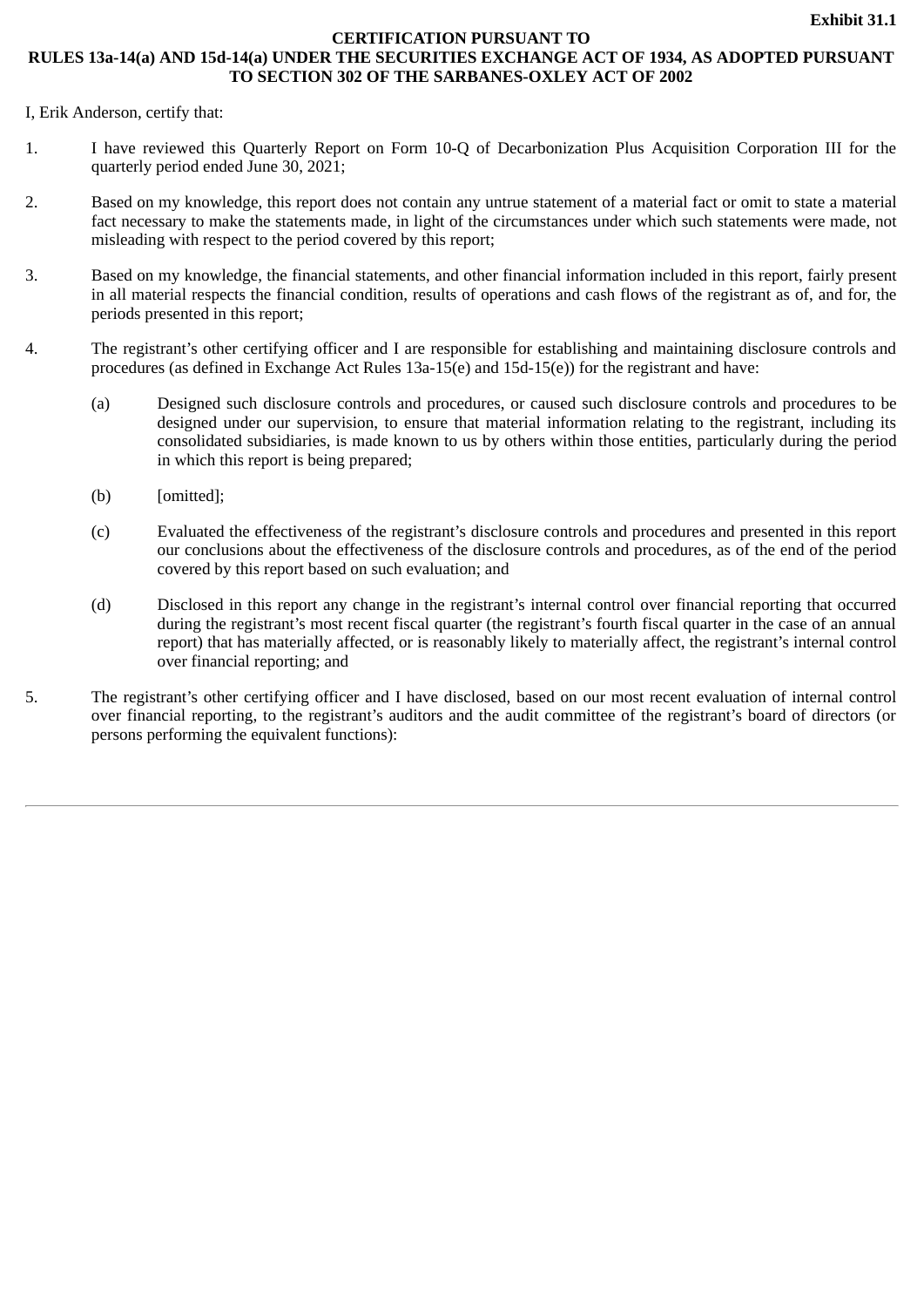- (a) All significant deficiencies and material weaknesses in the design or operation of internal control over financial reporting which are reasonably likely to adversely affect the registrant's ability to record, process, summarize and report financial information; and
- (b) Any fraud, whether or not material, that involves management or other employees who have a significant role in the registrant's internal control over financial reporting.

Date: August 16, 2021

/s/ Erik Anderson

Erik Anderson Chief Executive Officer (Principal Executive Officer)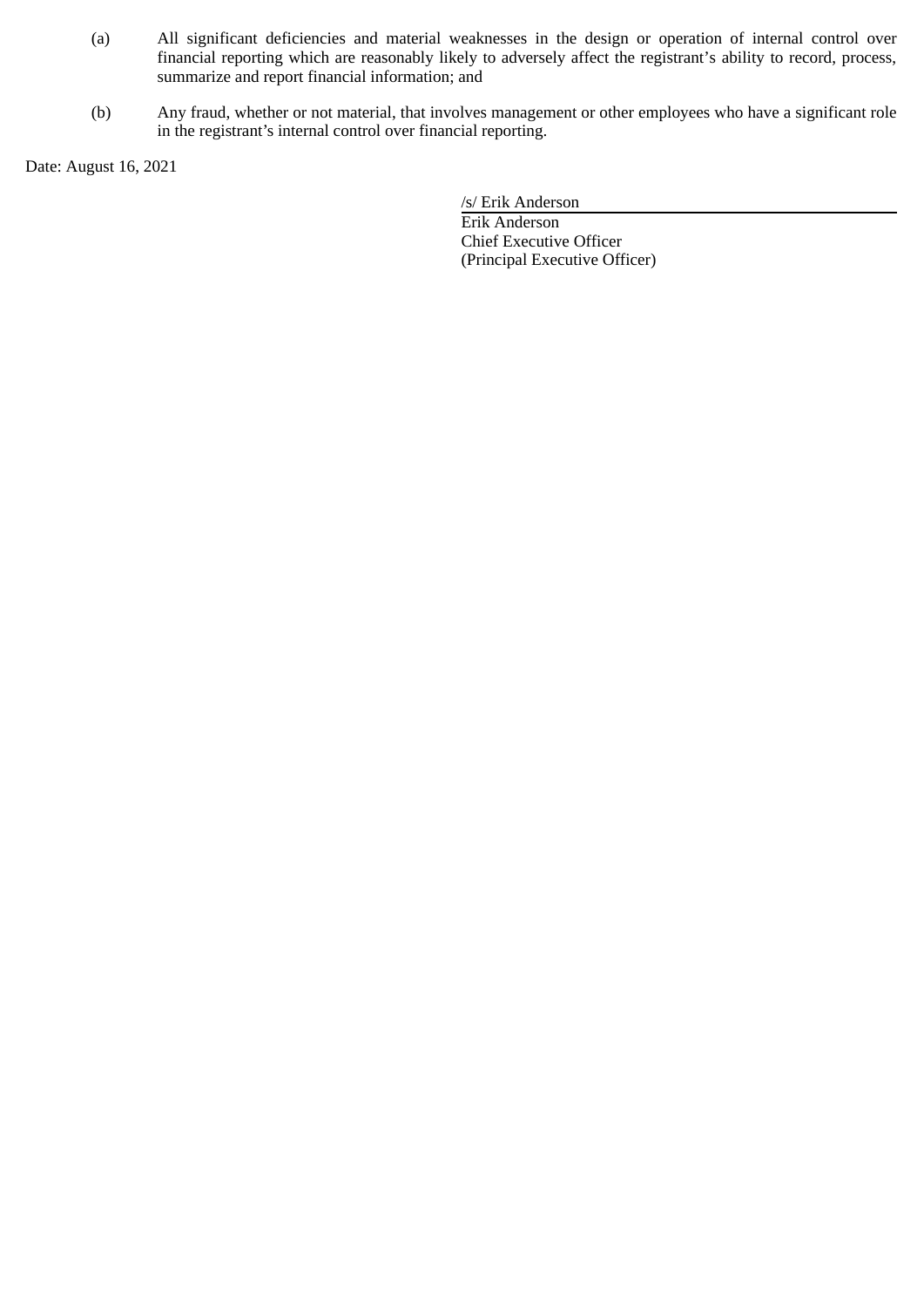## **CERTIFICATION PURSUANT TO**

## <span id="page-31-0"></span>**RULES 13a-14(a) AND 15d-14(a) UNDER THE SECURITIES EXCHANGE ACT OF 1934, AS ADOPTED PURSUANT TO SECTION 302 OF THE SARBANES-OXLEY ACT OF 2002**

I, Peter Haskopoulos, certify that:

- 1. I have reviewed this Quarterly Report on Form 10-Q of Decarbonization Plus Acquisition Corporation III for the quarterly period ended June 30, 2021;
- 2. Based on my knowledge, this report does not contain any untrue statement of a material fact or omit to state a material fact necessary to make the statements made, in light of the circumstances under which such statements were made, not misleading with respect to the period covered by this report;
- 3. Based on my knowledge, the financial statements, and other financial information included in this report, fairly present in all material respects the financial condition, results of operations and cash flows of the registrant as of, and for, the periods presented in this report;
- 4. The registrant's other certifying officer and I are responsible for establishing and maintaining disclosure controls and procedures (as defined in Exchange Act Rules 13a-15(e) and 15d-15(e)) for the registrant and have:
	- (a) Designed such disclosure controls and procedures, or caused such disclosure controls and procedures to be designed under our supervision, to ensure that material information relating to the registrant, including its consolidated subsidiaries, is made known to us by others within those entities, particularly during the period in which this report is being prepared;
	- (b) [omitted];
	- (c) Evaluated the effectiveness of the registrant's disclosure controls and procedures and presented in this report our conclusions about the effectiveness of the disclosure controls and procedures, as of the end of the period covered by this report based on such evaluation; and
	- (d) Disclosed in this report any change in the registrant's internal control over financial reporting that occurred during the registrant's most recent fiscal quarter (the registrant's fourth fiscal quarter in the case of an annual report) that has materially affected, or is reasonably likely to materially affect, the registrant's internal control over financial reporting; and
- 5. The registrant's other certifying officer and I have disclosed, based on our most recent evaluation of internal control over financial reporting, to the registrant's auditors and the audit committee of the registrant's board of directors (or persons performing the equivalent functions):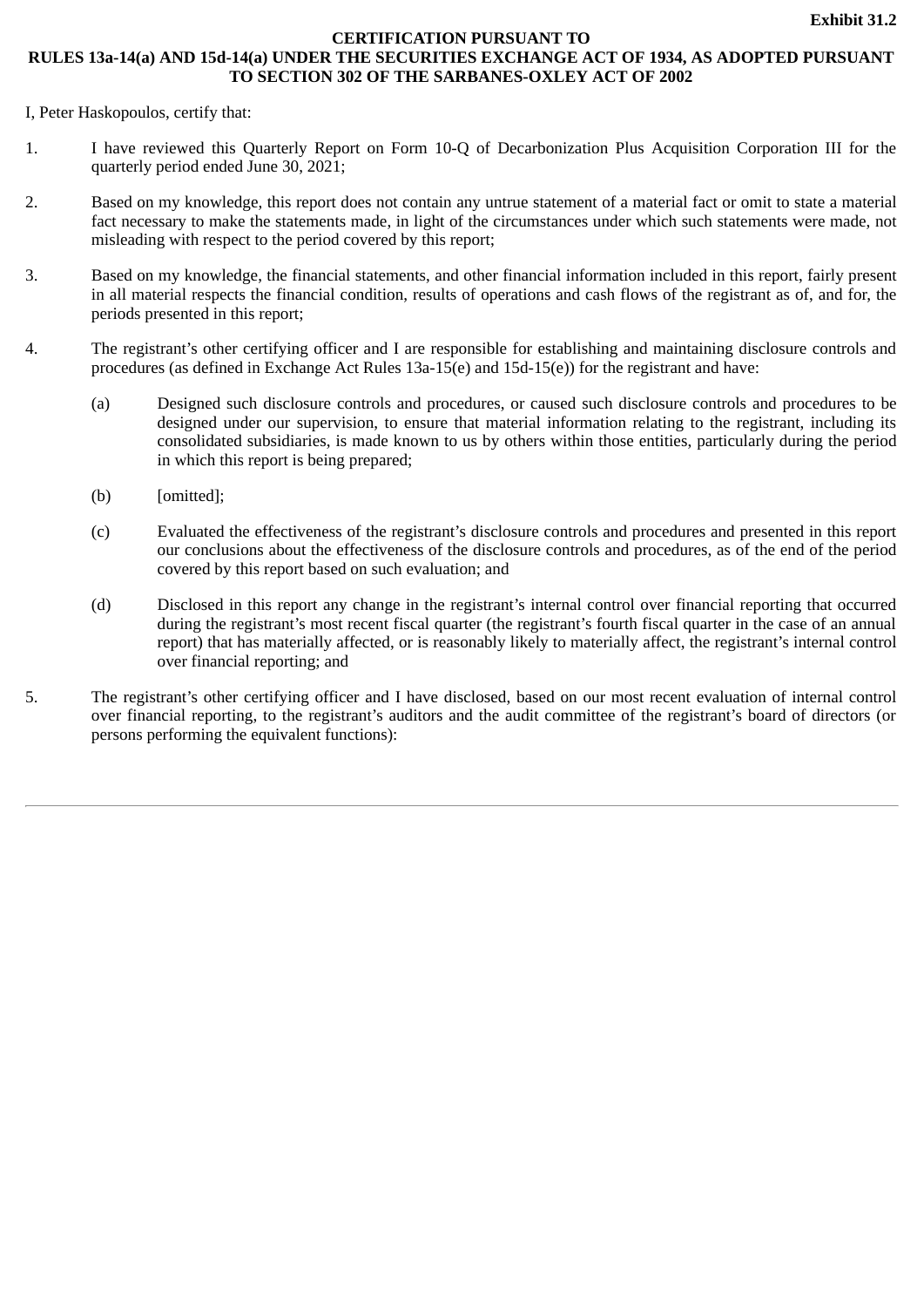- (a) All significant deficiencies and material weaknesses in the design or operation of internal control over financial reporting which are reasonably likely to adversely affect the registrant's ability to record, process, summarize and report financial information; and
- (b) Any fraud, whether or not material, that involves management or other employees who have a significant role in the registrant's internal control over financial reporting.

Date: August 16, 2021

/s/ Peter Haskopoulos

Peter Haskopoulos Chief Financial Officer, Chief Accounting Officer and Secretary (Principal Financial Officer)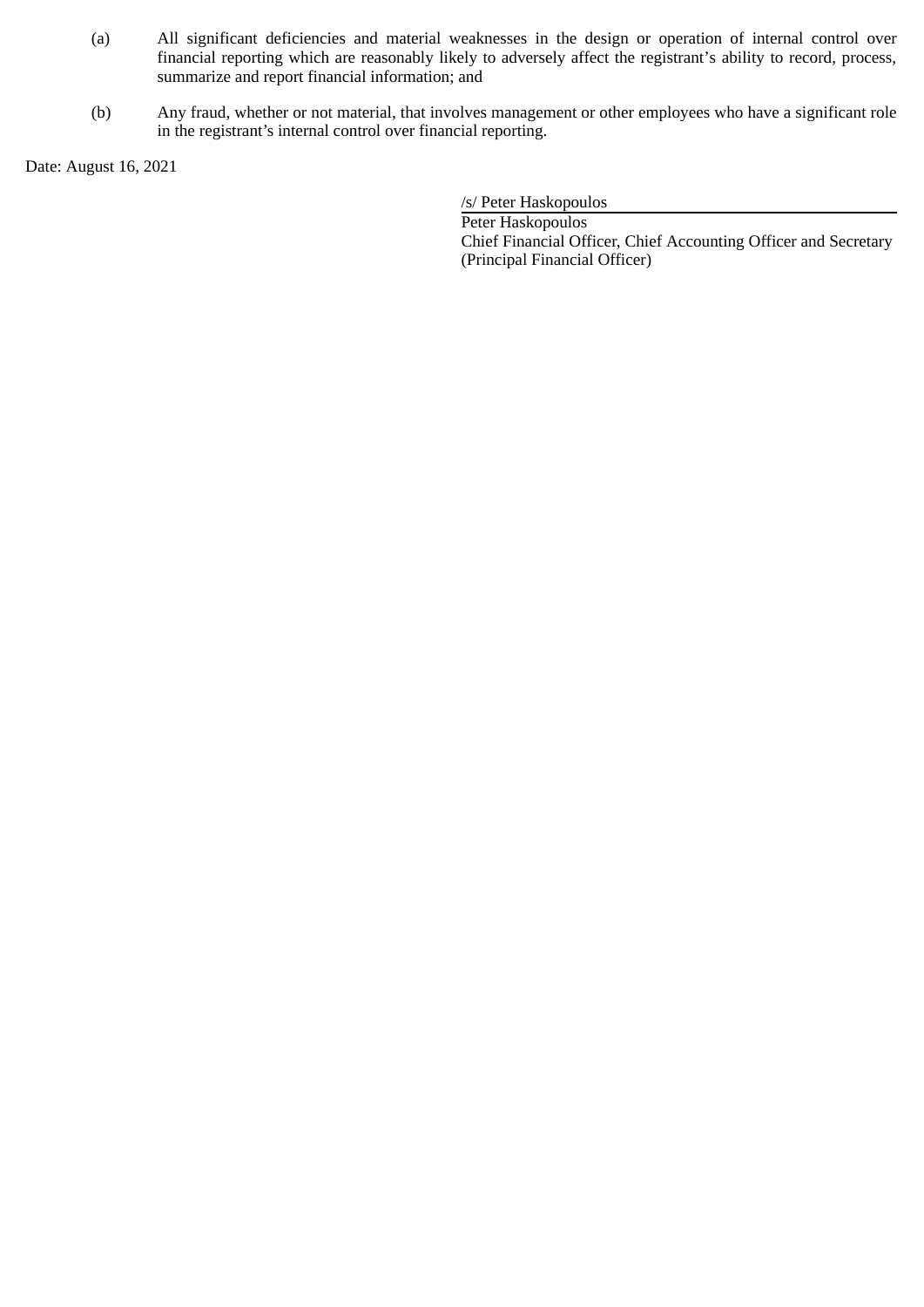## **CERTIFICATION PURSUANT TO 18 U.S.C. 1350 (SECTION 906 OF THE SARBANES-OXLEY ACT OF 2002)**

<span id="page-33-0"></span>I, Erik Anderson, Chief Executive Officer of Decarbonization Plus Acquisition Corporation III (the "Company"), certify, pursuant to Section 906 of the Sarbanes-Oxley Act of 2002, 18 U.S.C. Section 1350, that, to my knowledge:

- (1) the Quarterly Report on Form 10-Q of the Company for the period ended June 30, 2021 (the "Report") fully complies with the requirements of Section 13(a) or 15(d) of the Securities Exchange Act of 1934 (15 U.S.C. 78m(a) or 78o(d)); and
- (2) the information contained in the Report fairly presents, in all material respects, the financial condition and results of operations of the Company.

This certificate is being furnished solely for the purposes of 18 U.S.C. Section 1350 and is not being filed as part of the Report or as a separate disclosure document.

Date: August 16, 2021

/s/ Erik Anderson

Erik Anderson Chief Executive Officer (Principal Executive Officer)